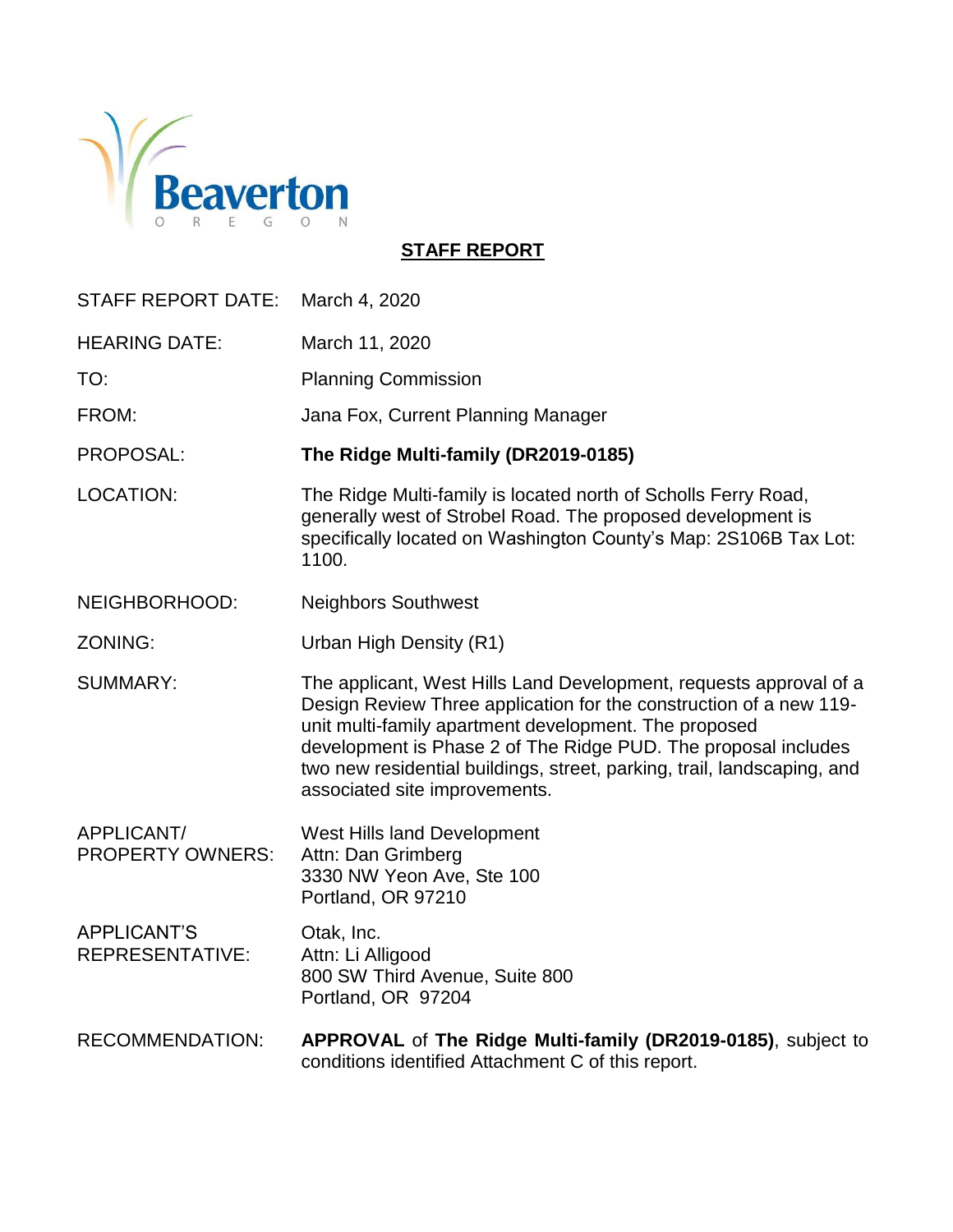# **TABLE OF CONTENTS**

| <b>Attachment A:</b><br><b>Facilities Review Committee Report</b>                                          | FR1 – FR11                    |
|------------------------------------------------------------------------------------------------------------|-------------------------------|
| <b>Attachment B: DR2019-0185</b><br>Design Review Three                                                    | $DR-1 - DR-13$                |
| <b>Attachment C:</b><br><b>Proposed Conditions of Approval</b>                                             | COA1-COA6                     |
| <b>Exhibit 1: Exhibits by City Staff</b><br><b>Exhibit 1.1 Zoning Map</b><br><b>Exhibit 1.2 Aerial Map</b> | Page Numbers:<br>$SR3 - SR4$  |
| <b>Exhibit 2: Exhibits by Applicant</b><br><b>Exhibit 2.1</b> Applicant Materials                          | Combined<br>materials package |

**Exhibit 3: Public Testimony / Comments** None Received **Exhibits** by #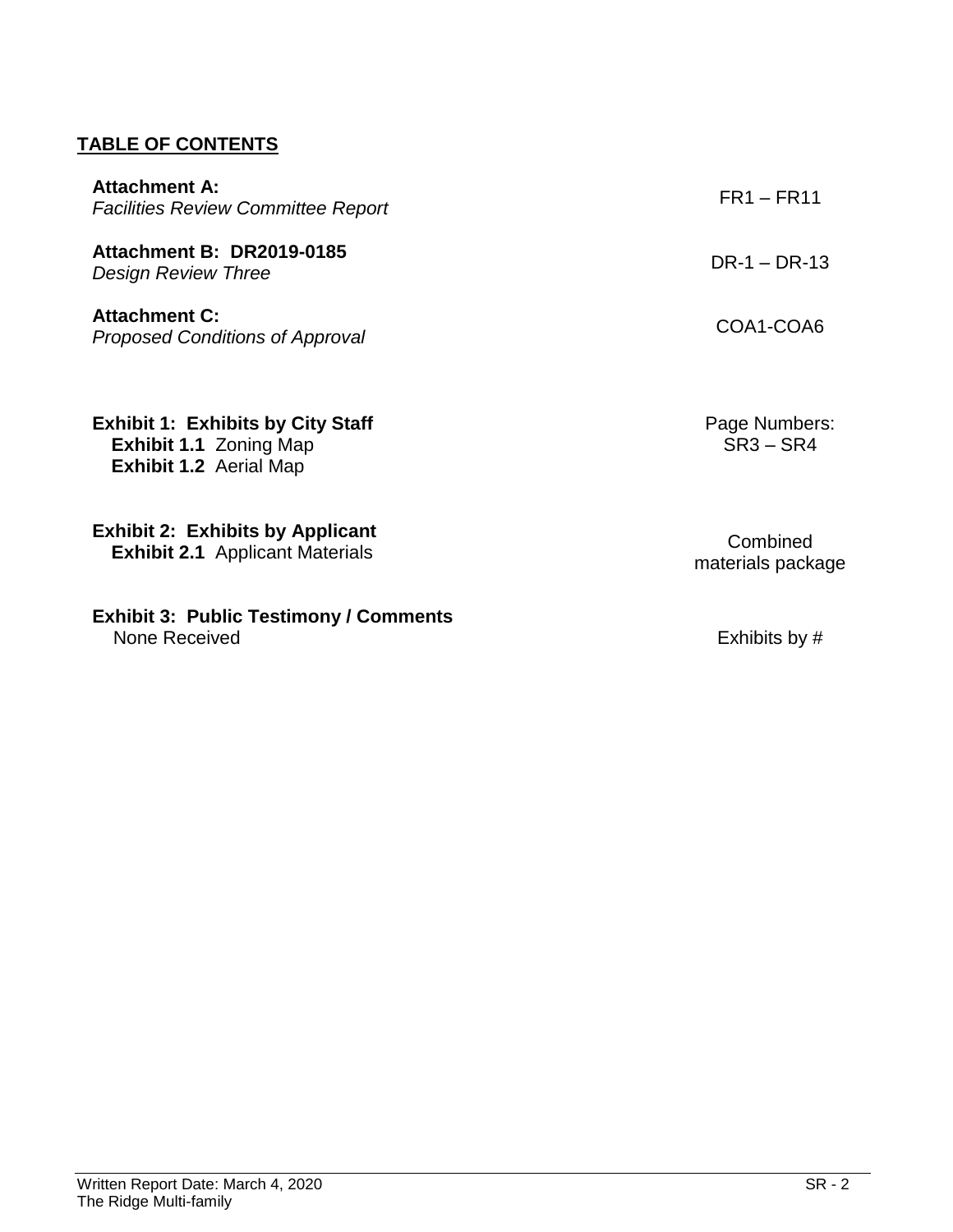# **Exhibit 1.1**

# **Zoning Map**



**The Ridge Multi-Family DR2019-0185**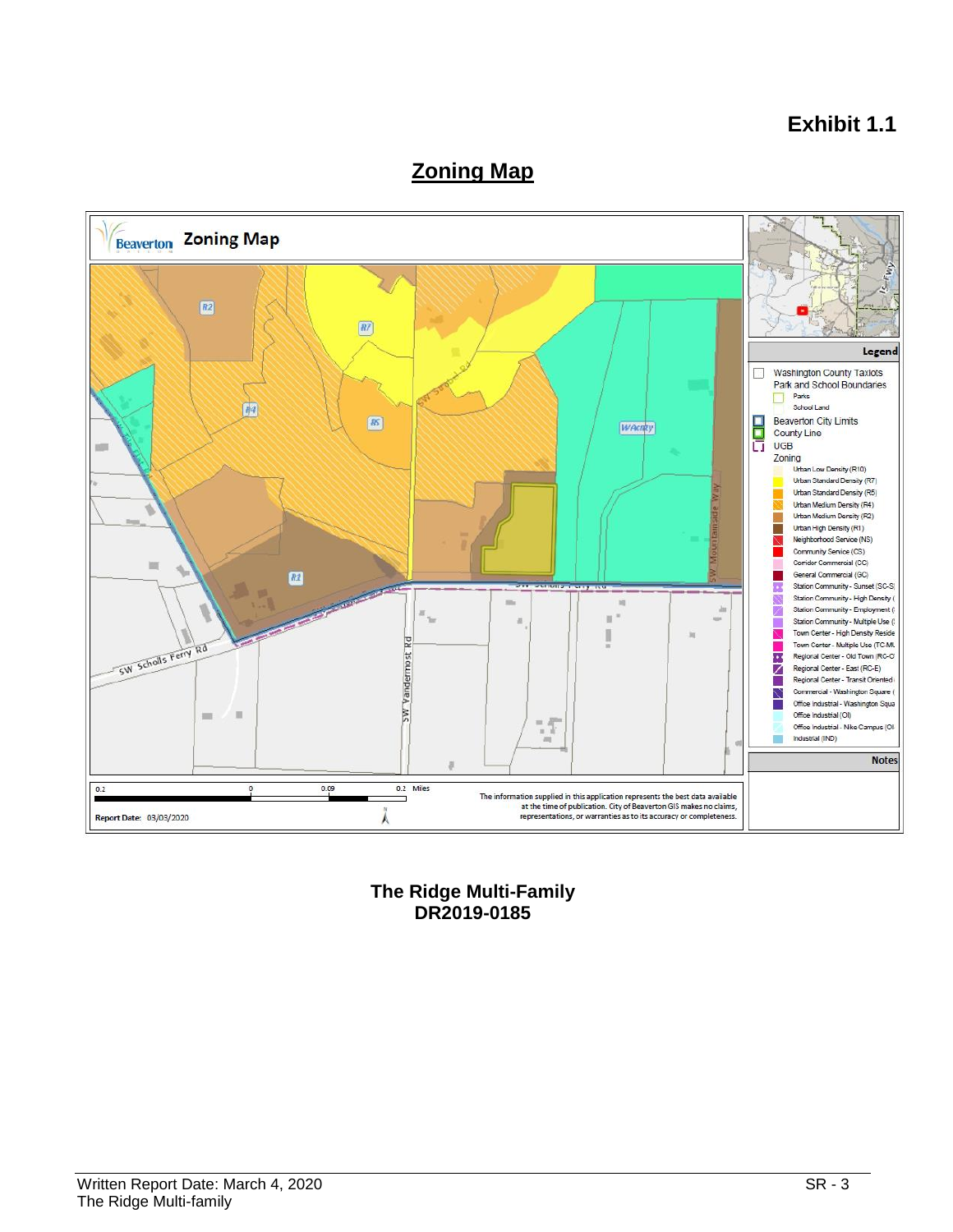# **Exhibit 1.2**

# **Aerial Map**



**The Ridge Multi-Family DR2019-0185**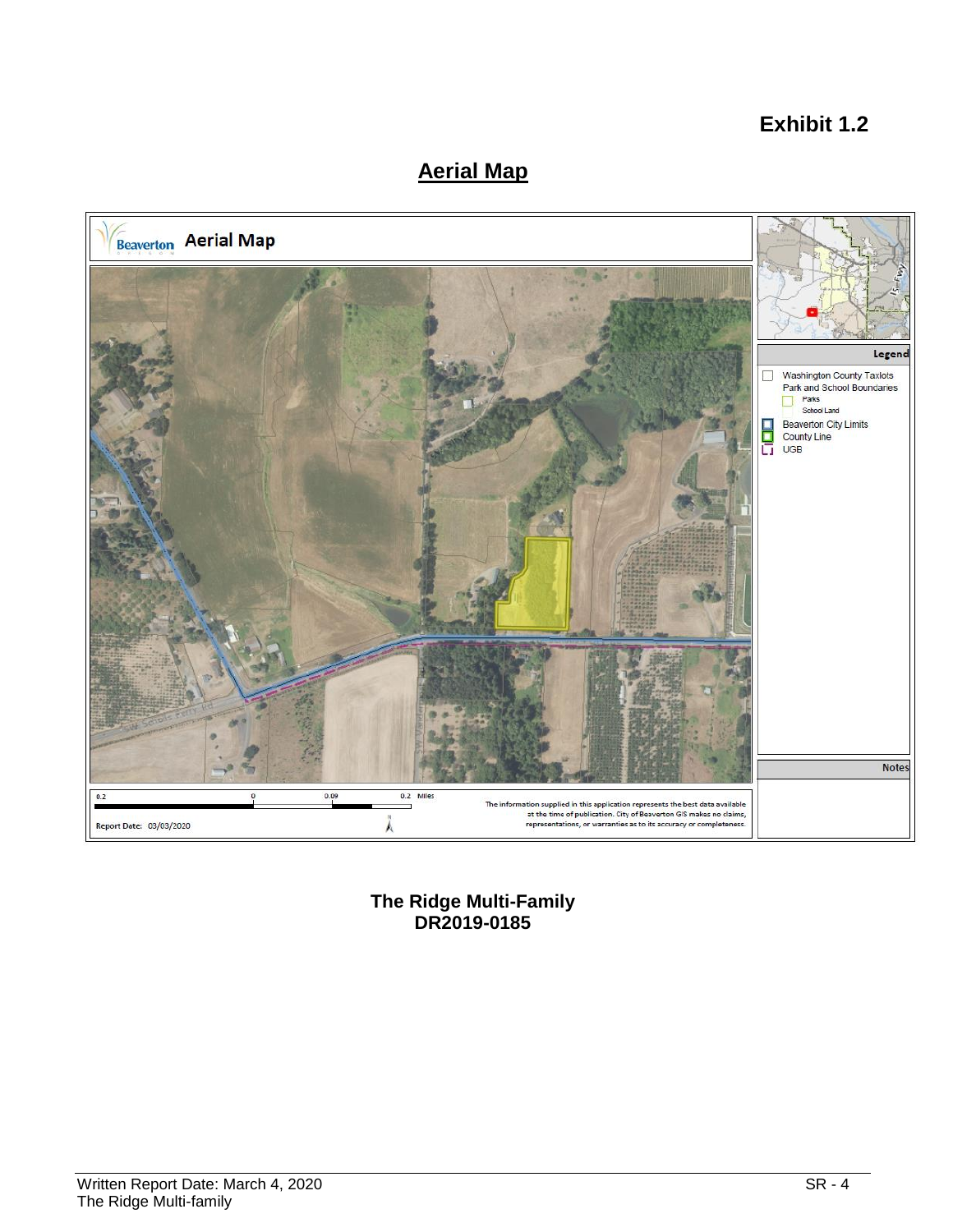## **BACKGROUND FACTS**

## **Key Application Dates**

| <b>Application</b> | <b>Submittal Date</b> | <b>Deemed</b><br><b>Complete</b> | $120$ -Day   | $365$ -Day*      |
|--------------------|-----------------------|----------------------------------|--------------|------------------|
| DR2019-0185        | December 17, 2019     | January 15, 2020                 | May 14, 2020 | January 14, 2021 |

\*Pursuant to Section 50.25.8 of the Development Code this is the latest date, without a continuance, by which a final written decision on the proposal can be made.

#### **Existing Conditions Table**

| <b>Zoning</b>                      | Urban High Density Residential (R1)                                                                                                                            |                                                                                                 |  |
|------------------------------------|----------------------------------------------------------------------------------------------------------------------------------------------------------------|-------------------------------------------------------------------------------------------------|--|
| <b>Current</b>                     | The site is currently undeveloped but previously approved for the same                                                                                         |                                                                                                 |  |
| <b>Development</b>                 | 119 unit multi-family development as being currently considered.                                                                                               |                                                                                                 |  |
| <b>Site Size &amp;</b><br>Location | $±4.6$ Acres                                                                                                                                                   |                                                                                                 |  |
| <b>NAC</b>                         | <b>Neighbors Southwest</b>                                                                                                                                     |                                                                                                 |  |
| <b>Surrounding</b><br><b>Uses</b>  | Zoning:<br>North: Urban Medium Density (R4)<br>South: Washington County AF-20<br>Washington County Interim AF-20<br>East:<br>West: Urban Standard Density (R2) | Uses:<br>North: The Ridge PUD<br>South: Agriculture<br>East: Agriculture<br>West: The Ridge PUD |  |

#### **Subject Site History**

The subject site is part of The Ridge PUD. The Ridge PUD received Planning Commission approval on June 28, 2017 for the construction of 229 dwelling units to be constructed in two (2) phases. Phase 1 of The Ridge PUD includes 110 detached and attached single family dwelling units. Phase 1 is under construction with critical facility construction complete and building permits for dwelling units being issued. Phase 2, the proposed 119 unit multi-family residential component received Planning Commission approval on August 30, 2017. This approval was not enacted prior to the expiration date of August 20, 2019 and no time extension application was filed, therefore the applicant is seeking to re-entitle the same development as was previously approved by the Planning Commission.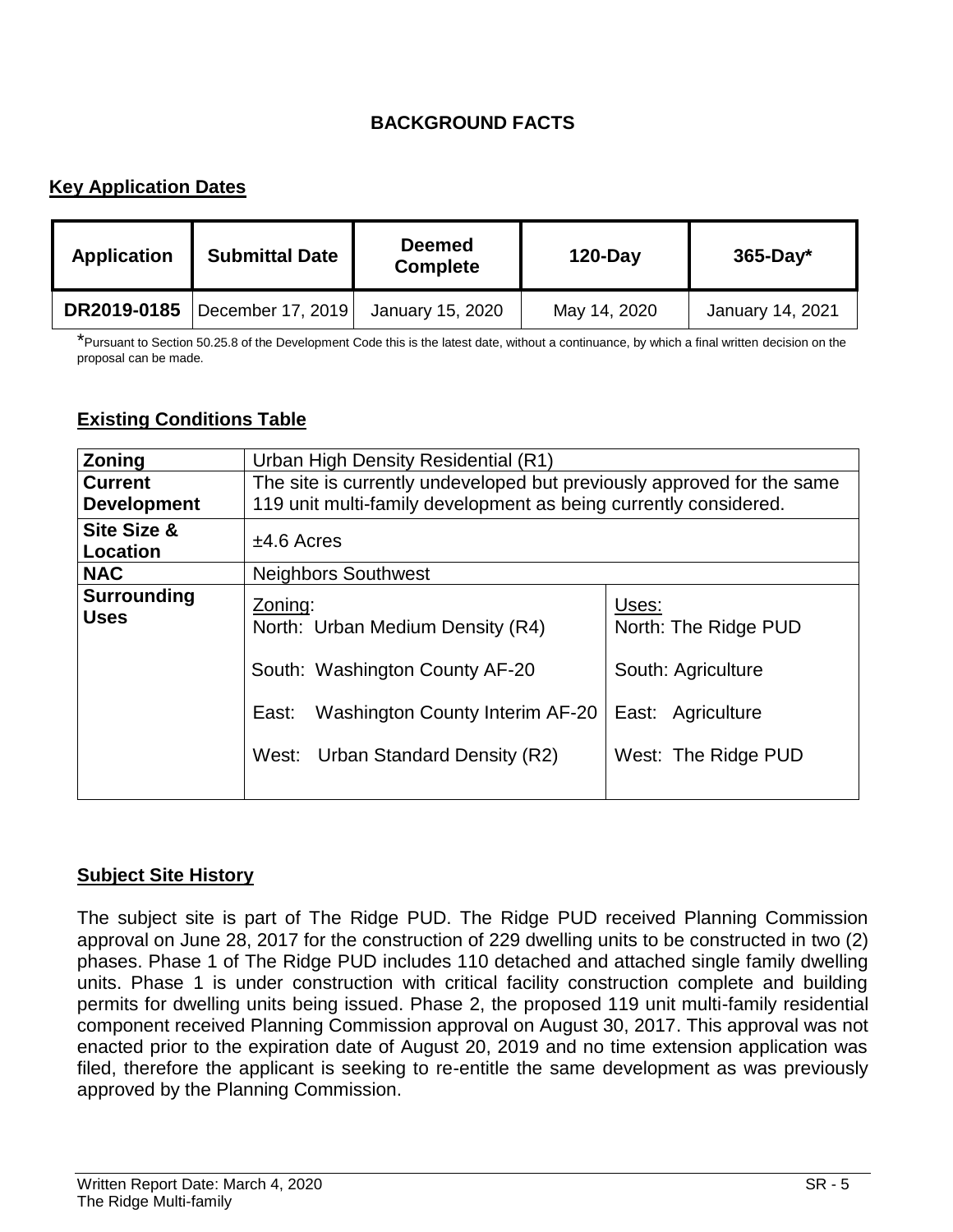## **FACILITIES REVIEW COMMITTEE TECHNICAL REVIEW AND RECOMMENDATIONS The Ridge Multi-family DR2019-0185**

#### **Section 40.03 Facilities Review Committee:**

The Facilities Review Committee has conducted a technical review of the application, in accordance with the criteria contained in Section 40.03 of the Development Code. The Committee's findings and recommended conditions of approval are provided to the decisionmaking authority. As they will appear in the Staff Report, the Facilities Review Conditions may be re-numbered and placed in different order.

The decision-making authority will determine whether the application, as presented, meets the Facilities Review approval criteria for the subject application and may choose to adopt, not adopt, or modify the Committee's findings below.

**The Facilities Review Committee Criteria for Approval will be reviewed for all criteria that are applicable to the submitted applications as identified below:**

 **All twelve (12) criteria are applicable to the submitted Design Review Three application as proposed.**

#### *A. All critical facilities and services related to the development have, or can be improved to have, adequate capacity to serve the proposed development at the time of its completion.*

Chapter 90 of the Development Code defines "critical facilities" to be services that include public water, public sanitary sewer, storm water drainage and retention, transportation, and fire protection. The Committee finds that the proposal includes necessary on-site and off-site connections and improvements to public water, public sanitary sewer and storm water drainage facilities.

The applicant proposes to construct the multi-family portion (Phase 2) of the Ridge PUD. The proposal includes construction of 119 multi-family dwelling units in two buildings. Associated with the two new buildings is the construction of a new public street, Street A, public trail facilities, a stormwater facility, open space improvements, and surface parking facilities.

#### *Public Water, Sanitary Sewer and Storm*

The City of Beaverton is the public water service provider to the site. Water service is provided to the site from a stub in SW Mountainside Way, which was constructed with Phase 1 of the Ridge PUD. The non-potable waterline (purple pipe) will be extended as well to serve the site. The Committee finds that adequate water service can be provided to the site to serve the proposed development.

Public sanitary sewer will be provided by the City of Beaverton. A sanitary sewer line has been constructed with Phase 1 of The Ridge PUD along the western portion of multi-family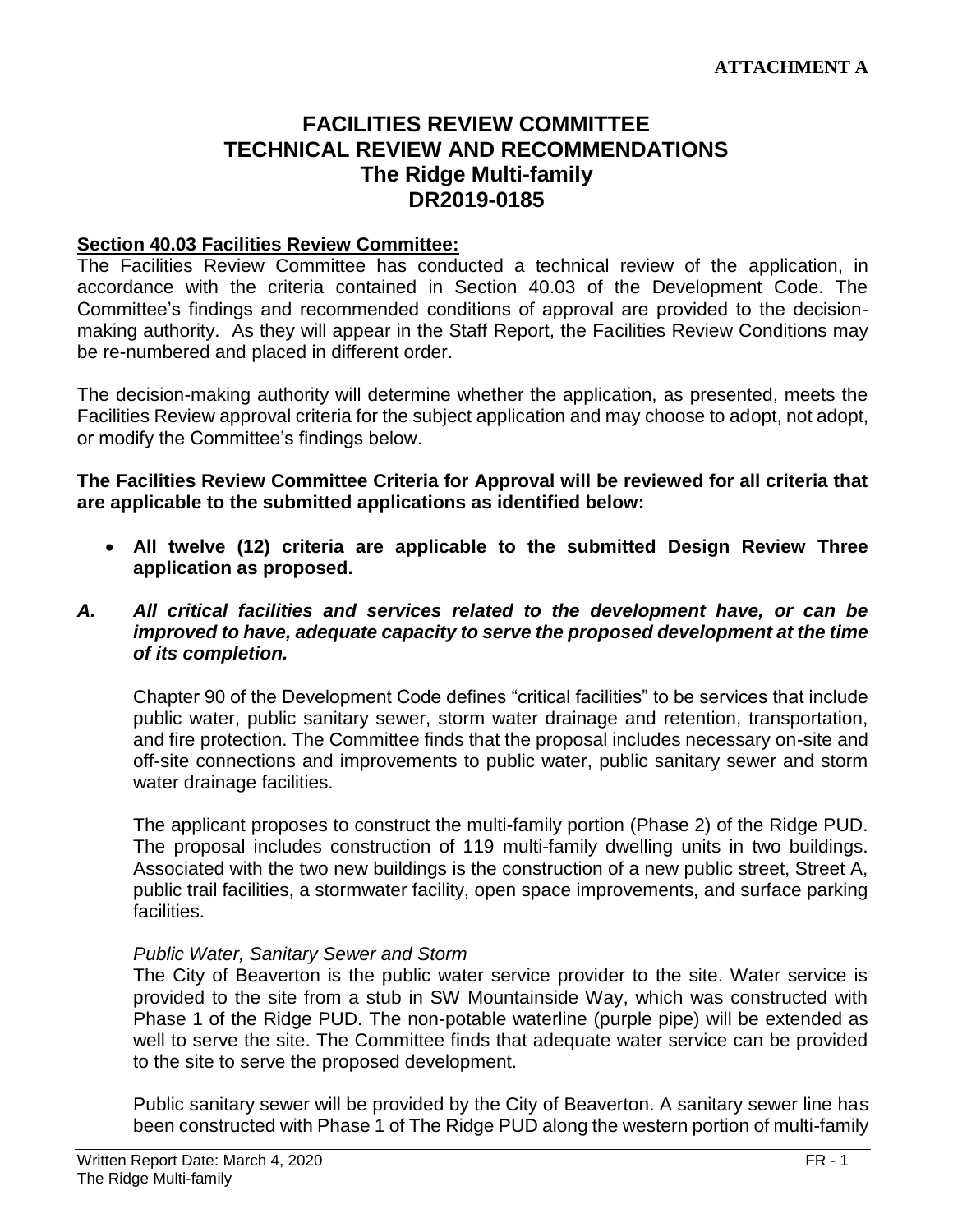site to connect to the existing sanitary sewer line in Scholls Ferry Road. The proposed development will connect to this line. The Committee finds that adequate sanitary sewer service can be provide to the site to serve the proposed development.

Proposed storm water drainage has been identified and described in the applicant's narrative and plans. A Preliminary Drainage Report is included with the applicant's materials as Appendix F. The applicant's plans include a storm water conveyance system and construction of a public vegetated stormwater facility, identified as Tract J. Discharge from the proposed storm water facility will be directed to the public stormwater line in SW Scholls Ferry Road. The system is designed to meet the SLOPES V criteria to comply with City of Beaverton and Clean Water Services (CWS) standards. Final design will be evaluated in the Site Development phase of permitting. The Committee finds that adequate storm water service can be provided to the site to serve the proposed development.

#### *Transportation*

The multi-family portion of the Ridge PUD is bounded by SW Mountainside Way to the north and SW Scholls Ferry Road to the south. The applicant proposes to extend a public street south from SW Mountainside Way, identified as Street A. Street A cannot connect to SW Scholls Ferry Road due to access spacing restrictions but provides a pedestrian connection as well as an emergency services access. The applicant shows two possible ways to terminate Street A and/or connect to surrounding development, a cul-de-sac at the terminus and potential east-west street connections to the east. Internally Street A connects to private Street B between the two residential buildings which connect to drive aisles within the surface parking areas of the multi-family development, allowing for internal site circulation. Bicycle and pedestrian connections are provided to and through the site as well as along the north-south trail to the east, adjacent to the natural resource area. The applicant's proposal will not increase anticipated vehicular trips to the site. The PUD approval which anticipated 119 dwelling units on the multi-family site and currently the same number are proposed, therefore a TIA is not required.

## *Fire Protection*

Fire protection will be provided to the site by Tualatin Valley Fire and Rescue (TVF&R). TVF&R has reviewed the proposal and provided a service provider permit (2020-0008) with conditions of approval specific to the proposed multi-family development. As a condition of approval the applicant must comply with the conditions of TVF&R SPP 2020-0008. By meeting the conditions of approval, the proposal will meet TVF&R requirements, which will be verified at the time of Site Development Permit issuance.

## **Therefore, the Committee finds that, by meeting the conditions of approval, the proposal meets this criterion.**

*B. Essential facilities and services are available, or can be made available, with adequate capacity to serve the development prior to occupancy. In lieu of providing essential facilities and services, a specific plan may be approved if it adequately demonstrates that essential facilities, services, or both will be provided to serve the proposed development within five years of occupancy.*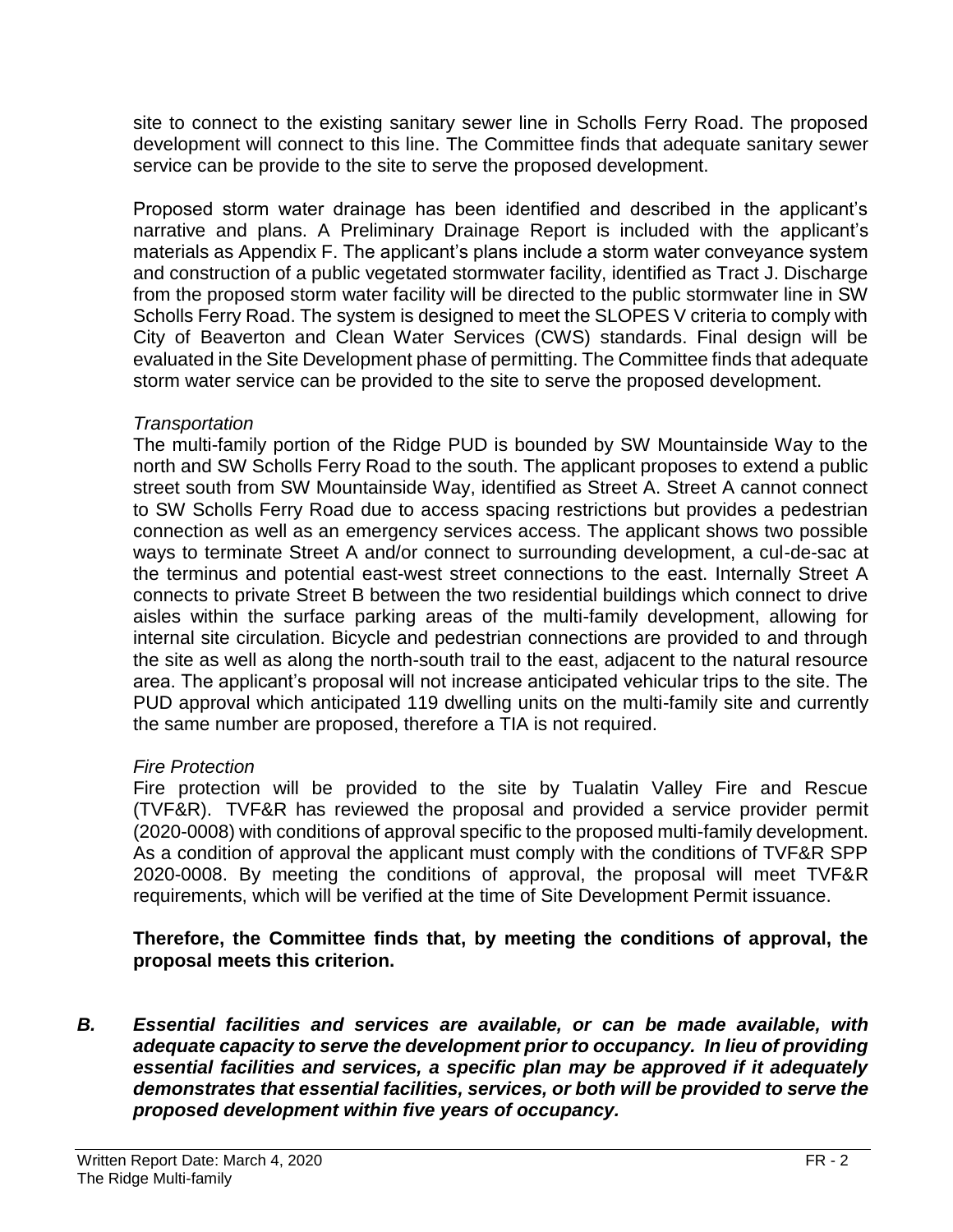Chapter 90 of the Development Code defines "essential facilities" to be services that include schools, transit improvements, police protection, and pedestrian and bicycle facilities in the public right-of-way.

#### *Schools*

The proposed development is within the Beaverton School District (BSD) boundaries and is anticipated to be served by Hazeldale Elementary School, Conestoga Middle School, and Mountainside High School. The Service Providers Letter issued by BSD indicates that adequate capacity is anticipated to accommodate the anticipated students from the proposed development.

#### *Parks*

The site will be served by the Tualatin Hills Park and Recreation District (THPRD). The applicant, as part of this development will construct a north-south portion of a public community trail that is anticipated to be maintained by THPRD. The subject site has been annexed to THPRD.

#### *Transit Improvements*

Currently the site is not served by transit. The nearest bus stop is the South Beaverton Express, Line 92 which stops at the intersection of SW Teal Boulevard/SW Scholls Ferry Road/SW Horizon Boulevard. Line 62 stops at SW Murray Boulevard and SW Scholls Ferry Road, and is a bit further to the east than Line 92. While this site is not currently within the TriMet service boundary it may be included in future transit district expansions.

#### *Pedestrian and Bicycle Facilities*

The applicant proposes to construct sidewalks along all street frontages, a north-south community trail extension, and internal walkways. The new Street A is constructed to an L2 standard and will have shared vehicular/bike lanes. Right-of-way has been dedicated for a shared bike/pedestrian path along SW Scholls Ferry Road. Any portions not fully constructed with Phase 1 of The Ridge PUD will be required to be completed by the multifamily portion. All streets exterior to the site have been developed.

#### *Police*

The City of Beaverton Police will continue to serve the development site.

#### *Open Space*

The multi-family project proposes to construct the open space areas identified in The Ridge PUD as part of the multi-family phase. Construction of these active and passive open spaces allow the PUD to meet their open space requirements, consistent with PUD approval and the requirements of the South Cooper Mountain Community Plan. The open space provided includes, seating and gathering areas, open lawns, landscape areas, children's play areas, pedestrian and bike trails as well as other amenities to serve the proposed development.

In summary of the above, the Committee finds that the proposed development will provide the required essential facilities, as conditioned.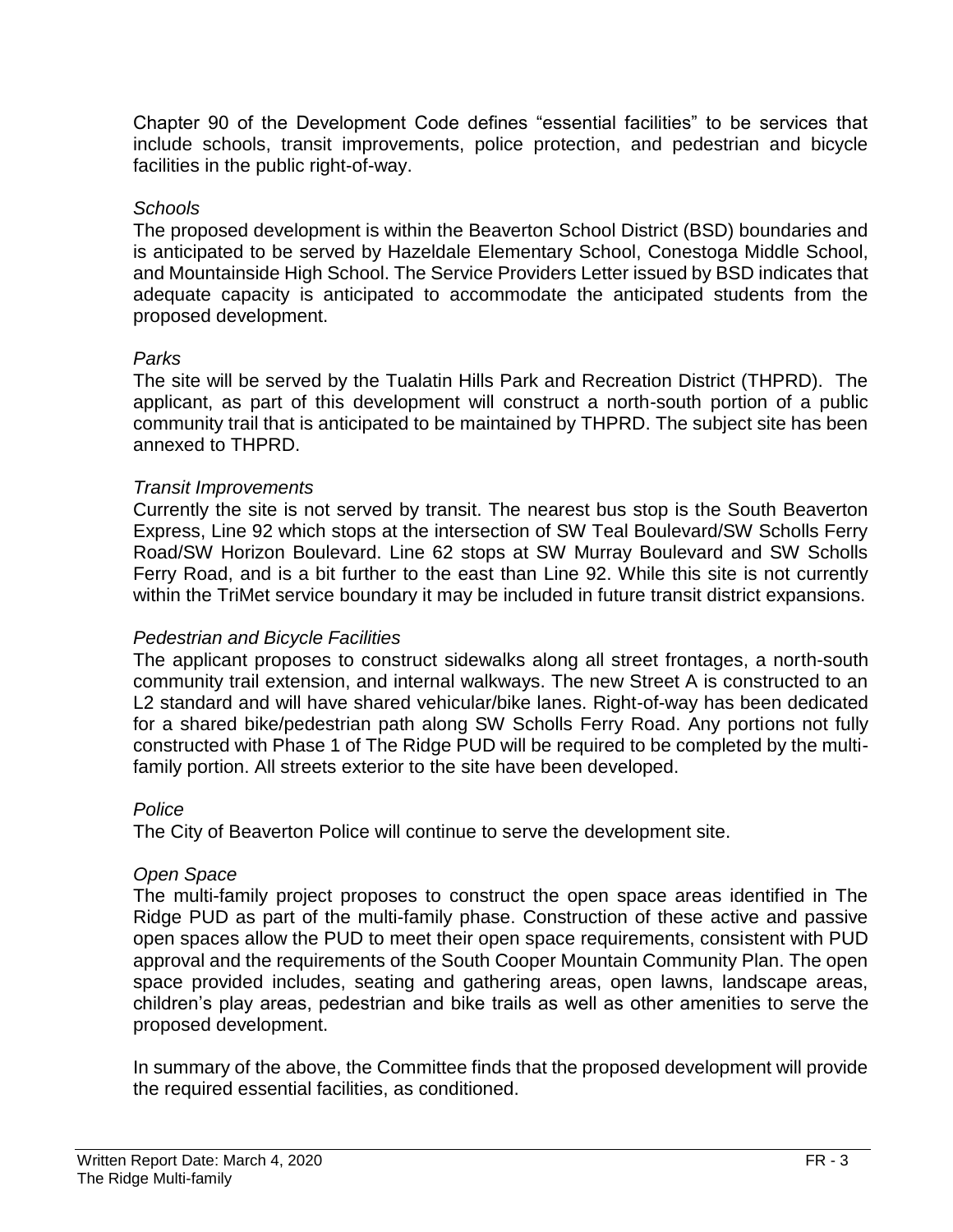**Therefore, the Committee finds that by meeting the conditions of approval, the proposal meets the criterion.** 

#### *C. The proposal is consistent with all applicable provisions of Chapter 20 (Land Uses) unless the applicable provisions are modified by means of one or more applications which shall be already approved or which shall be considered concurrently with the subject proposal.*

Staff cites the Code Conformance Analysis chart below, which evaluates the project as it relates the applicable Code requirements of Chapter 20 for the Urban High Density (R1) zone as applicable to the above-mentioned criteria. As demonstrated on the chart, the development proposal meets all applicable standards of the proposed zone.

#### **Therefore, the Committee finds that the proposal meets the criterion.**

#### *D. The proposed development is consistent with all applicable provisions of Chapter 60 (Special Regulations) and all improvements, dedications, or both, as required by the applicable provisions of Chapter 60 (Special Regulations), are provided or can be provided in rough proportion to the identified impact(s) of the proposal.*

Staff cites the Code Conformance Analysis chart below, which evaluates the proposal as it relates the applicable Code requirements of Chapter 60 in response to the abovementioned criteria.

#### *Transportation Facilities (Section 60.55)*

The proposed multi-family development is consistent with the assumptions made in The Ridge PUD Traffic Impact Analyses. The mitigation measures required by the initial approval of the larger The Ridge PUD development remain in effect. Therefore, the applicant, by meeting the conditions of approval associated with this application and with those associated with the larger PUD, will meet the City's requirements for transportation facilities.

The streets generally provide for safe and efficient circulation and access for motor vehicles, bicycles, and pedestrians. Bicycle and pedestrian connections generally provide for safe and efficient circulation and access for bicycles and pedestrians. Specific findings for this development proposal are provided below under the responses for Section 40.03.F. and G.

## **Therefore, the Committee finds that the proposal meets the criterion.**

*E. Adequate means are provided or can be provided to ensure continued periodic maintenance and necessary normal replacement of the following private common facilities and areas, as applicable: drainage ditches, roads and other improved rights-of-way, structures, recreation facilities, landscaping, fill and excavation*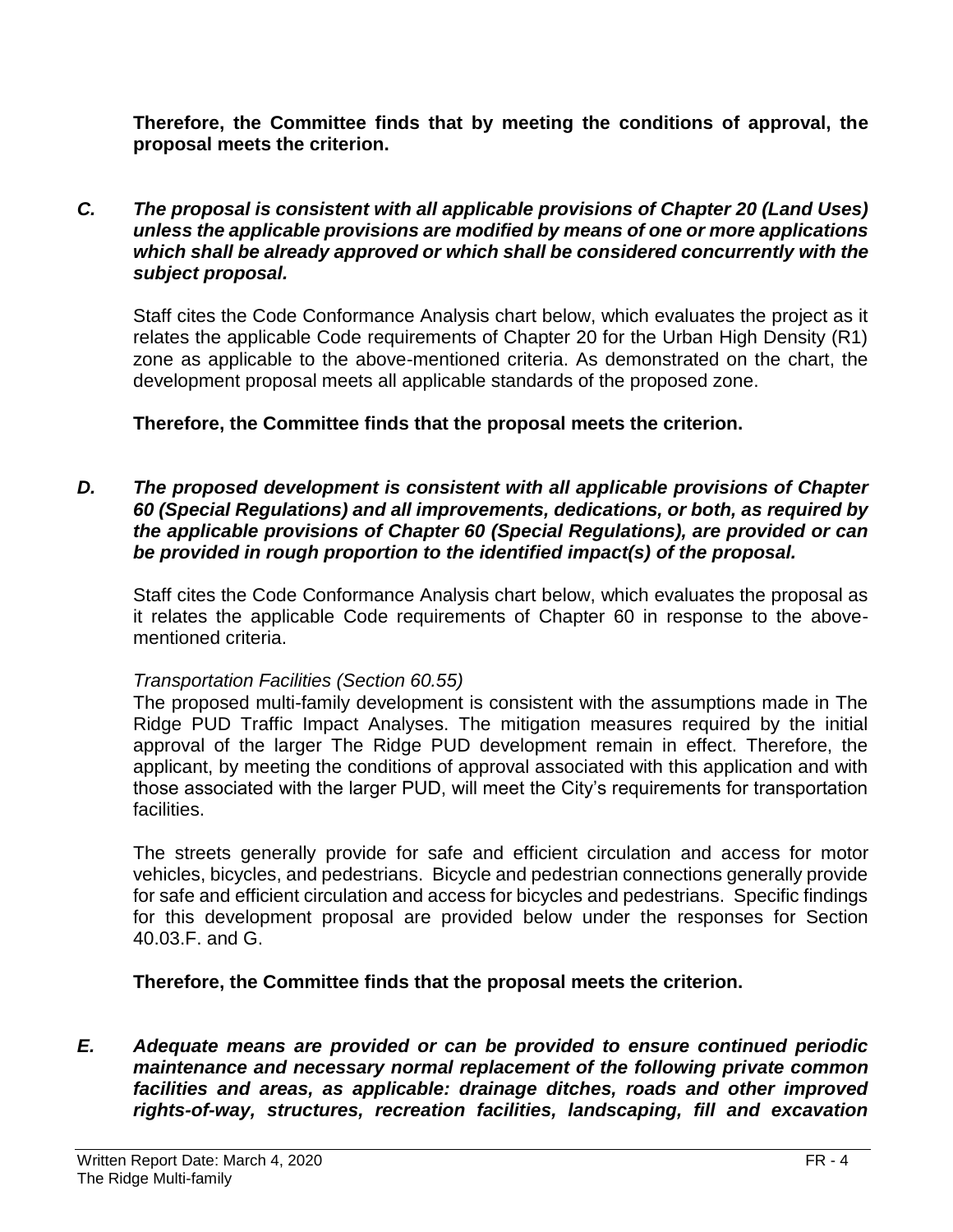#### *areas, screening and fencing, ground cover, garbage and recycling storage areas and other facilities not subject to maintenance by the City or other public agency.*

The applicant states that a Home Owners Association will be formed for The Ridge PUD and the owners of the multi-family building will be members of the HOA and responsible for maintaining all private common facilities and areas. Staff finds that the proposal as designed would allow for adequate maintenance of the proposed common facilities.

#### **Therefore, the Committee finds that the proposal meets the criterion.**

#### *F. There are safe and efficient vehicular and pedestrian circulation patterns within the boundaries of the development.*

The applicant's plans show the construction of a new public street, Street A and a private street, Street B to move people within the site. Street A is designed to meet the City's L2 street standard and include sidewalks on the western side of the street adjacent to the development. Future development on the adjacent parcel will provide sidewalk improvements to the eastern side of the street which is located on the property line. Street A connects internally and to Mountainside Way in a safe and efficient manner.

Internal circulation around each residential building is provided by clear drive aisles that access parking and Private Street B. The street connection provides access to surface parking for each building.

Pedestrian connections are provided to the site from SW Scholls Ferry Road and SW Mountainside Way. Undeveloped land is directly to the east of the site and a natural resource area to the east. The pedestrian connections along SW Scholls Ferry Road and SW Mountainside Way will allow east-west pedestrian movement from the site.

Staff finds that the proposed vehicular and pedestrian circulation systems within the proposed development are safe and efficient.

#### **Therefore, the Committee finds that the proposal meets the criterion.**

#### *G. The development's on-site vehicular and pedestrian circulation systems connect to the surrounding circulation systems in a safe, efficient, and direct manner.*

The applicant's plans show the following connections to the surrounding circulation systems:

- Pedestrian, bicycle, and vehicular access between Street A and SW Mountainside **Wav**
- Pedestrian and bicycle access between SW Scholls Ferry Road and SW Mountainside Way via the north-south neighborhood trail.
- Pedestrian and bicycle access to SW Scholls Ferry Road at the terminus of Street A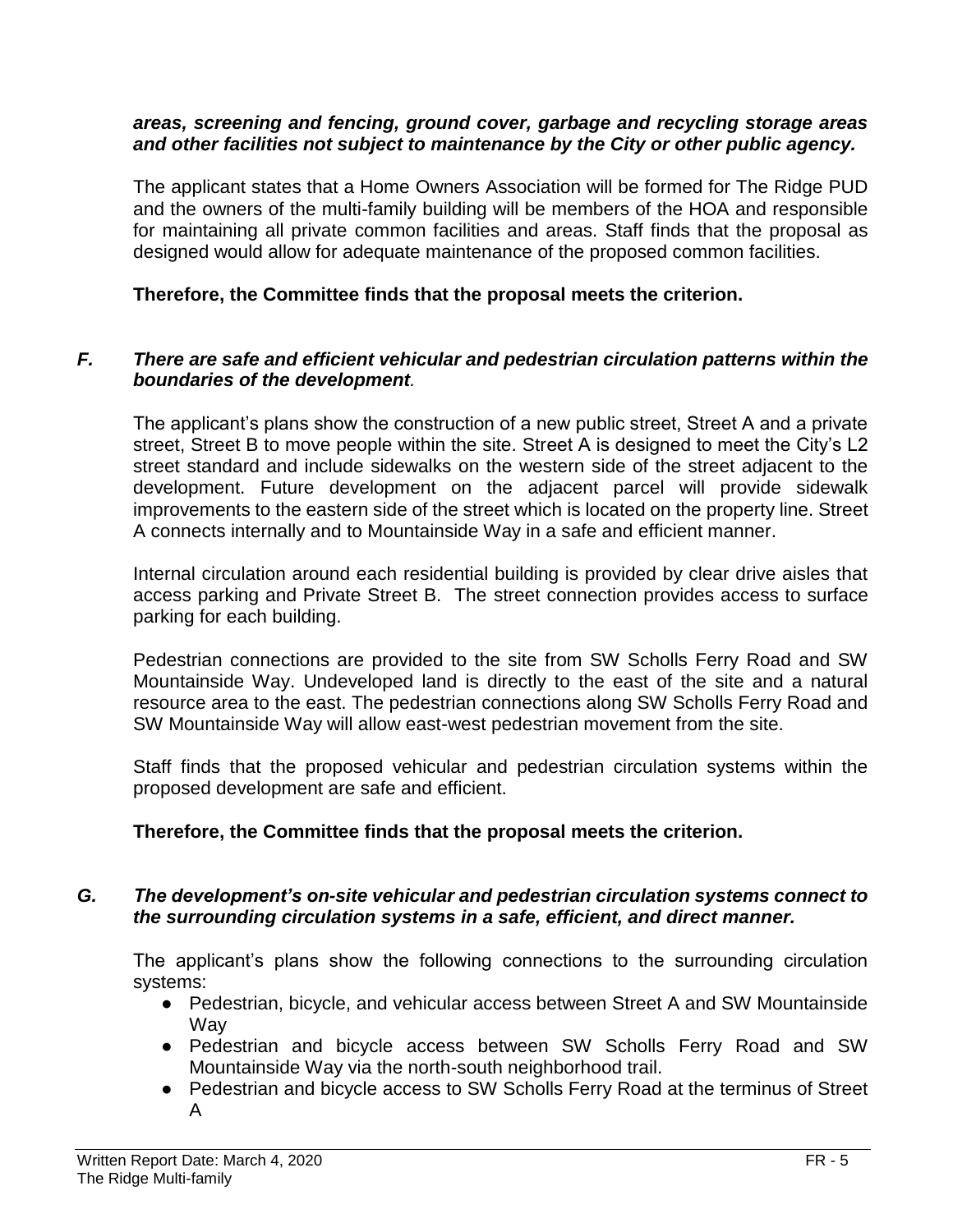With the provision of these connections as shown on the applicant's plans, connections to the public street and sidewalk system the applicants proposal connects in a safe, efficient, and direct manor to the surrounding circulation system.

### **Therefore, the Committee finds that the proposal meets the criterion.**

#### *H. Structures and public facilities serving the development site are designed in accordance with adopted City codes and standards and provide adequate fire protection, including, but not limited to, fire flow.*

Fire protection will be provided by Tualatin Valley Fire & Rescue (TVF&R) Department. Preliminary comments and conditions of approval have been received from Tualatin Valley Fire and Rescue District (TVF&R), which are incorporated herein. Specific details regarding fire flow and hydrant placement will be reviewed for flow calculations and hydrant locations during site development and building permit stages.

All building permits will be issued by the City of Beaverton Building Division of the Community Development Department and must comply with State of Oregon Building Code(s) and codes published by the International Code Council, as applicable.

The Committee concludes that, subject to meeting the conditions of approval, the site can be designed in accordance with City codes and standards and provide adequate fire protection.

**Therefore, the Committee finds that by meeting the conditions of approval, the proposal meets the criterion.** 

*I.* **Structures and public facilities serving the development site are designed in accordance with adopted City codes and standards and provide adequate protection from hazardous conditions due to inadequate, substandard or illdesigned development.**

The applicant states that all streets and public facilities are designed in accordance with the City of Beaverton's Engineering Design Manual (EDM), and thus should provide protection from crime, accident and hazardous conditions. All proposed sidewalks and walkways will be adequately lighted to meet the minimum applicable Design Standards as a Condition of Approval.

The Committee finds that review of the construction documents at the building and site development permit stages will ensure protection from hazardous conditions due to inadequate, substandard or ill-designed development.

#### **Therefore, the Committee finds that by meeting the conditions of approval, the proposal meets the criterion.**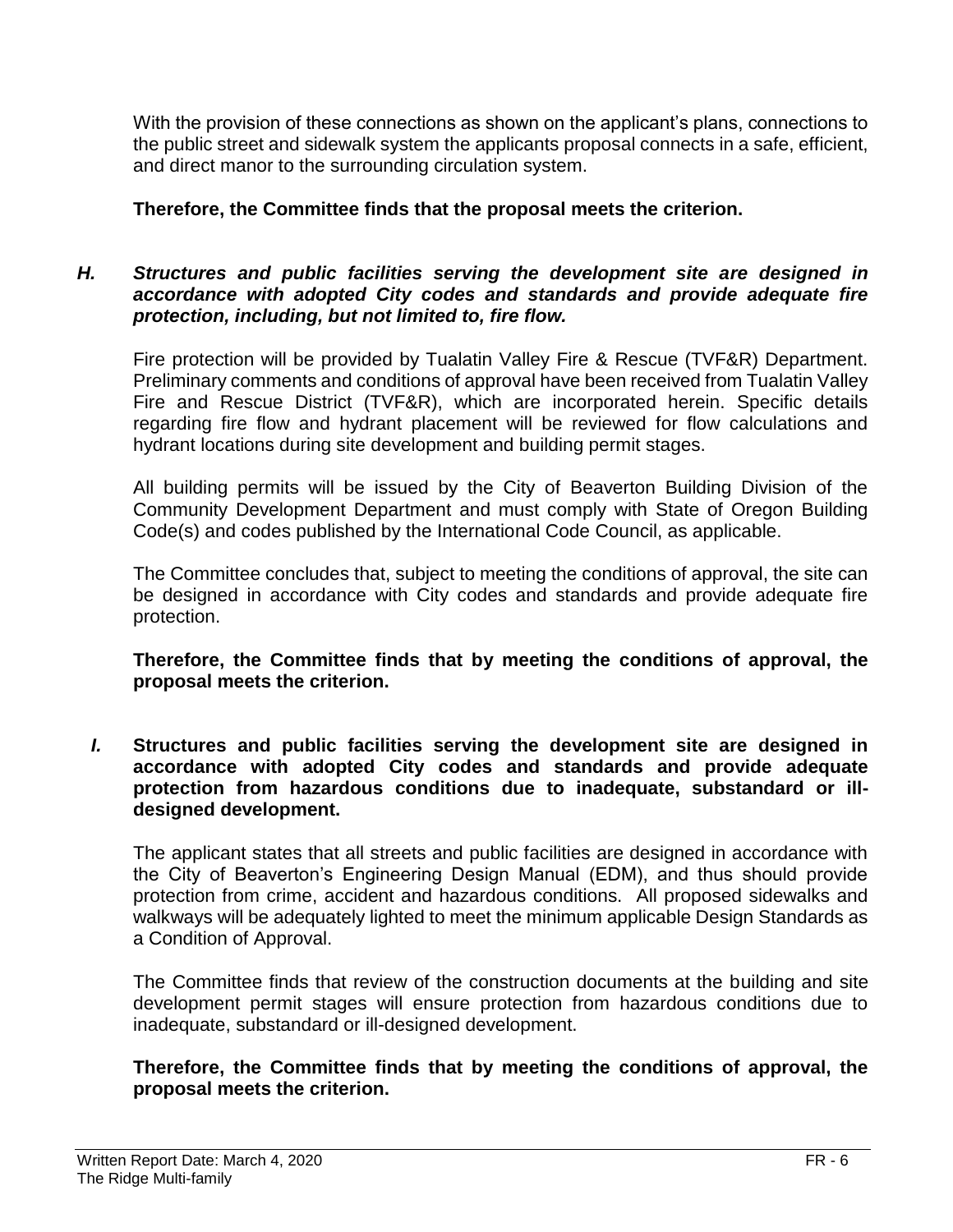*J. Grading and contouring of the development site is designed to accommodate the proposed use and to mitigate adverse effect(s) on neighboring properties, public right-of-way, surface drainage, water storage facilities, and the public storm drainage system.*

Site grading is subject to the standards of Section 60.15.10 of the Development Code. Grading for new streets must meet the applicable standards of Chapter II Streets, Chapter VII Bicycle and Pedestrian Facilities, and Chapter VII Standard Drawings of the Engineering Design Manual (EDM).

All new streets are required to meet the applicable standards of Section 210 of the EDM. Compliance with these standards will be reviewed with the Site Development Permits for the development; however, staff believe that grading can be feasibly accommodated in compliance with the EDM to show compliance with Site Development erosion control measures at the time of Site Development permit issuance.

**Therefore, the Committee finds that by meeting the conditions of approval, the proposal meets the criterion.** 

#### *K. Access and facilities for physically handicapped people are incorporated into the development site and building design, with particular attention to providing continuous, uninterrupted access routes.*

The applicant will be required to meet all applicable accessibility standards of the International Building Code, Fire Code and other standards as required by the American Disabilities Act (ADA). Compliance with ADA requirements are reviewed at the time of Building Permit application. The applicant has indicated that the street network and facilities are designed in accordance with the EDM to provide accessibility as required. Any required on-site pedestrian routes will meet the standards of the American with Disabilities Act (ADA). ADA ramps will be provided within the development to facilitate accessible travel.

Conformance with the technical design standards for Code accessibility requirements are to be shown on the approved construction plans associated with Site Development and Building Permit approvals. Staff finds that review of the proposed plans at Site Development and Building Permit stages are sufficient to guarantee compliance with accessibility standards.

Therefore, the Committee finds that by meeting the conditions of approval, the site will be in conformance with ADA requirements.

#### **Therefore, the Committee finds that the proposal meets the criterion for approval.**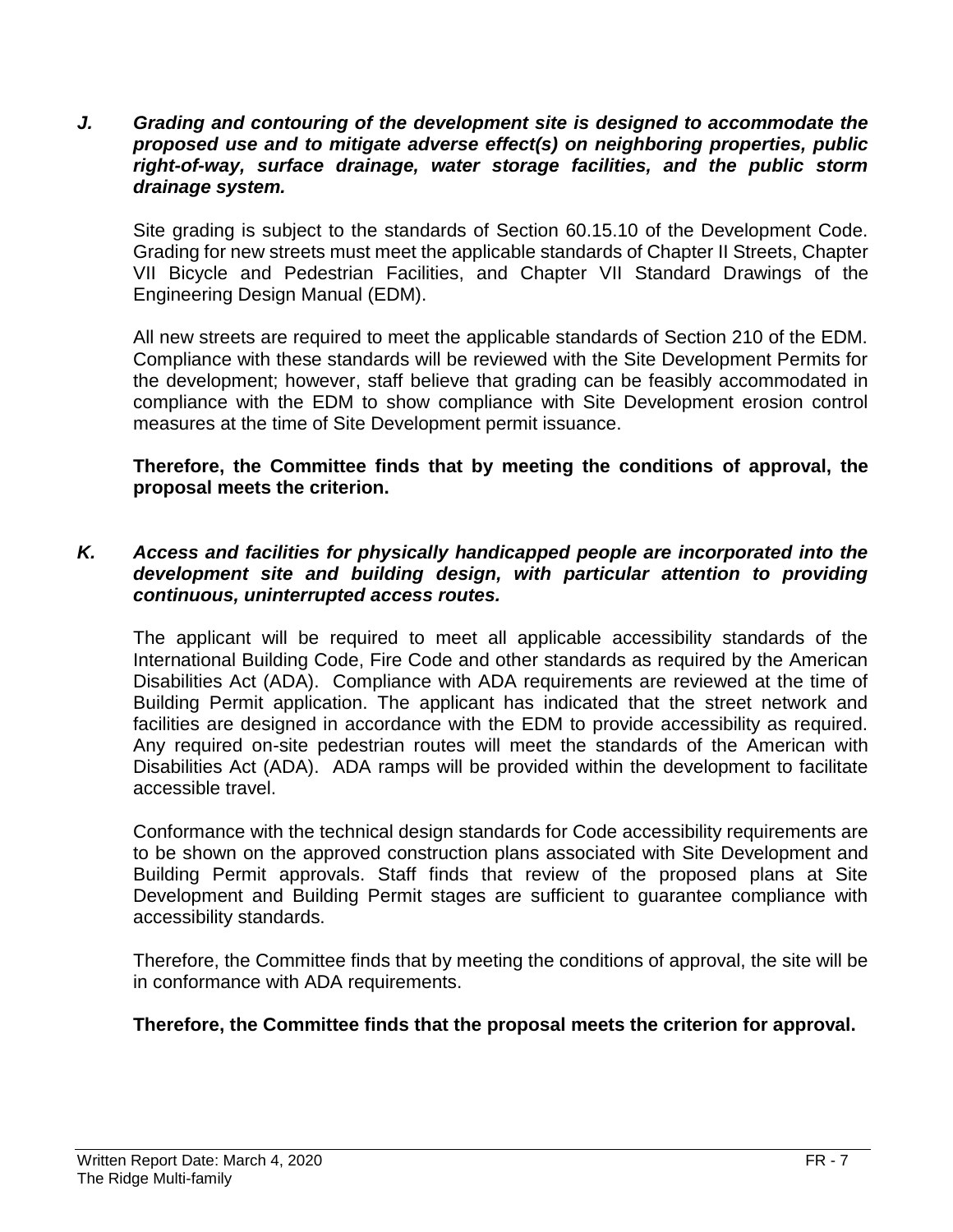#### *L. The proposal contains all applicable application submittal requirements as specified in Section 50.25.1 of the Development Code.*

The applicant submitted the application on December 17, 2019. The applicant deemed the application complete on January 15, 2020. In review of the materials during the application review, the Committee finds that all applicable application submittal requirements, identified in Section 50.25.1 are contained within this proposal.

#### **Therefore, the Committee finds the proposal meets the criterion.**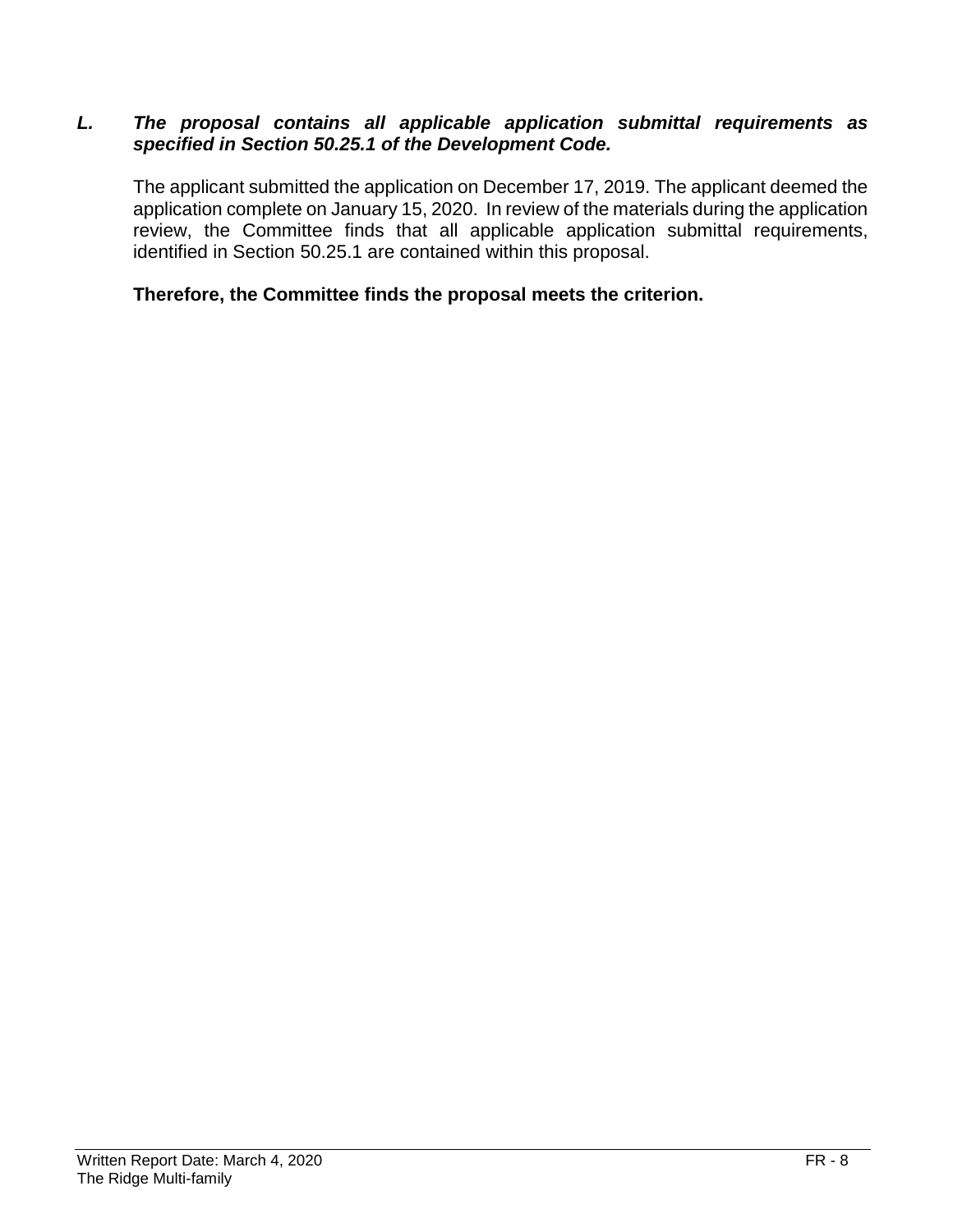# **Code Conformance Analysis Chapter 20 Use and Site Development Requirements**

| <b>CODE</b><br><b>STANDARD</b>    | <b>CODE REQUIREMENT</b>                                                     | <b>PROJECT PROPOSAL</b>                                                                     |                                                     | <b>MEETS</b><br>CODE? |
|-----------------------------------|-----------------------------------------------------------------------------|---------------------------------------------------------------------------------------------|-----------------------------------------------------|-----------------------|
|                                   |                                                                             | <b>Development Code Section 20.05.20 (Uses)</b>                                             |                                                     |                       |
| R <sub>1</sub>                    | Permitted                                                                   | <b>Multi-family Dwellings</b>                                                               |                                                     | <b>YES</b>            |
|                                   | Development Code Section 20.25.05 - Density Calculations                    |                                                                                             |                                                     |                       |
| Minimum<br>Residential<br>Density | Minimum Density: 118 units<br>Maximum Density: 183 units                    | The applicant proposes to currently<br>construct 119 units, as approved by The<br>Ridge PUD |                                                     | <b>YES</b>            |
|                                   | Development Code Section 20.05.15 (Site Development Standards)              |                                                                                             |                                                     |                       |
| Minimum Lot<br>Area               | R1 - 1,000 sq. ft. / DU                                                     | 182,516 square feet                                                                         |                                                     | <b>YES</b>            |
| Minimum Yard<br><b>Setbacks</b>   | Required:<br>Front Yard: 10 feet<br>Side Yard: 5 feet<br>Rear Yard: 15 feet | <b>Building A</b><br>10 feet<br>10 feet<br>80 feet                                          | <b>Building B</b><br>10 feet<br>10 feet<br>130 feet | <b>YES</b>            |
| Maximum<br><b>Building Height</b> | $R1 - 65$ feet (as adjusted by<br>the PUD)                                  | 62 feet 7 inches                                                                            | 62 feet 2 inches                                    | <b>YES</b>            |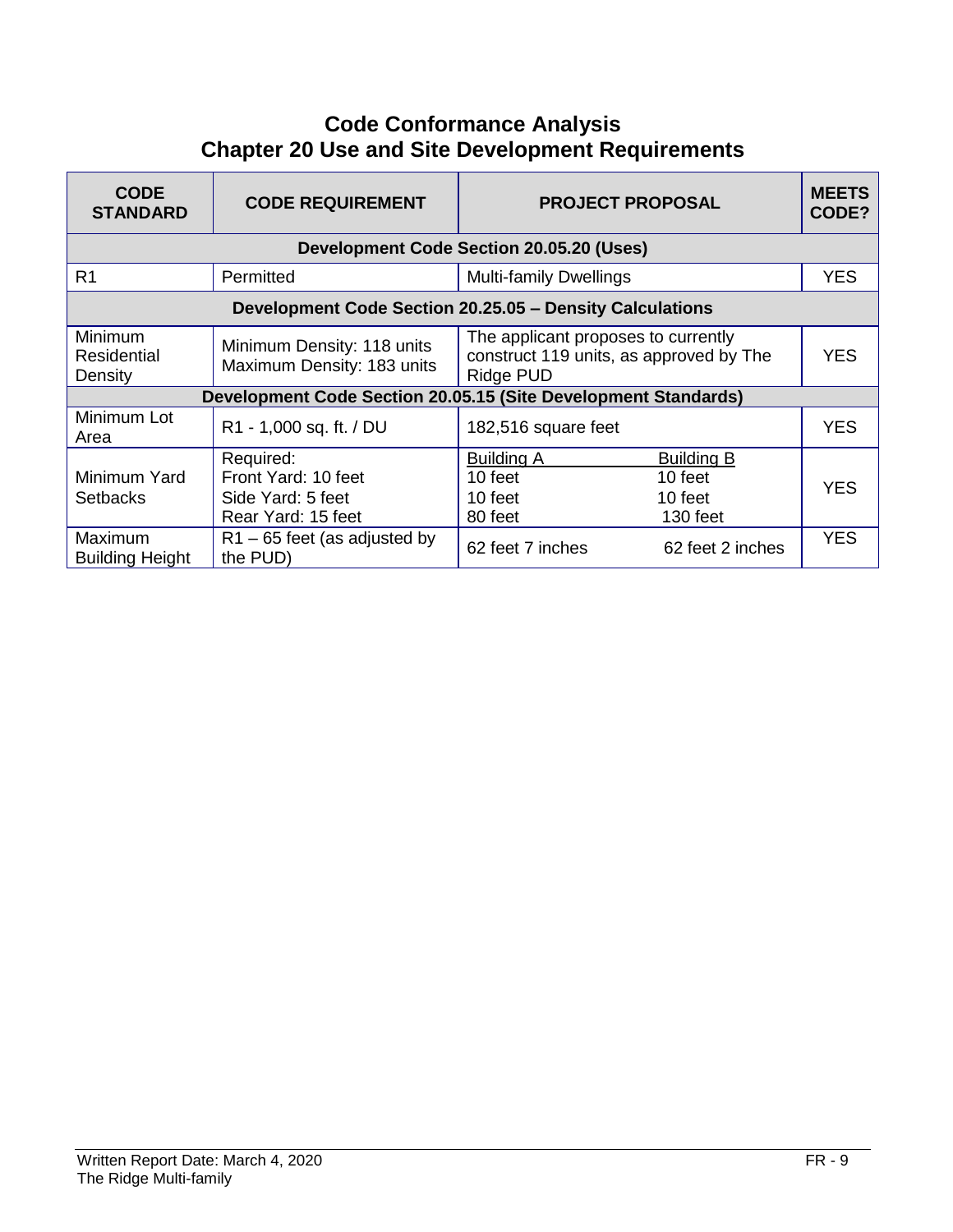# **Chapter 60 Special Requirements**

| <b>CODE</b><br><b>STANDARD</b>                                  | <b>CODE REQUIREMENT</b>                                                                                                                                                                            | <b>PROJECT PROPOSAL</b>                                                                                                                                                                                                                     | <b>MEETS</b><br>CODE? |  |
|-----------------------------------------------------------------|----------------------------------------------------------------------------------------------------------------------------------------------------------------------------------------------------|---------------------------------------------------------------------------------------------------------------------------------------------------------------------------------------------------------------------------------------------|-----------------------|--|
| <b>Development Code Section 60.05</b>                           |                                                                                                                                                                                                    |                                                                                                                                                                                                                                             |                       |  |
| Design Review Principles,<br><b>Standards, and Guidelines</b>   | Requirements for new<br>development and redevelopment.                                                                                                                                             | Design Review Standards and<br>Guidelines will be reviewed in<br>the Design Review portion of<br>the staff report.                                                                                                                          | See DR<br>Findings    |  |
|                                                                 | <b>Development Code Section 60.10</b>                                                                                                                                                              |                                                                                                                                                                                                                                             |                       |  |
| <b>Floodplain Regulations</b>                                   | Requirements for properties<br>located in floodplain, floodway, or<br>floodway fringe.                                                                                                             | The site is not located within a<br>Floodplain.                                                                                                                                                                                             | N/A                   |  |
|                                                                 | <b>Development Code Section 60.12</b>                                                                                                                                                              |                                                                                                                                                                                                                                             |                       |  |
| Habitat Friendly and Low Impact<br><b>Development Practices</b> | Optional program offering various<br>credits available for use of specific Impact Development credits<br>Habitat Friendly or Low Impact<br>Development techniques.                                 | No Habitat Friendly or Low<br>requested.                                                                                                                                                                                                    | N/A                   |  |
|                                                                 | <b>Development Code Section 60.30</b>                                                                                                                                                              |                                                                                                                                                                                                                                             |                       |  |
| Off-street motor<br>vehicle parking                             | Minimum: 171<br>Maximum: 228                                                                                                                                                                       | The applicant proposes<br>177 parking spaces, more than<br>the minimum and less than the<br>maximum.                                                                                                                                        | <b>YES</b>            |  |
| <b>Required Bicycle Parking</b>                                 | Short Term Spaces: 6<br>Long Term Spaces: 119                                                                                                                                                      | The applicant has provided<br>the required short term bicycle<br>parking. Long term spaces will<br>be accommodated within<br>units.                                                                                                         | <b>YES</b>            |  |
|                                                                 | <b>Development Code Section 60.55</b>                                                                                                                                                              |                                                                                                                                                                                                                                             |                       |  |
| <b>Transportation Facilities</b>                                | Regulations pertaining to the<br>construction or reconstruction of<br>transportation facilities.                                                                                                   | <b>Refer to Facilities Review</b><br>Committee findings herein.                                                                                                                                                                             | YES w/<br><b>COA</b>  |  |
|                                                                 | <b>Development Code Section 60.60</b>                                                                                                                                                              |                                                                                                                                                                                                                                             |                       |  |
| <b>Trees &amp; Vegetation</b>                                   | Regulations pertaining to the<br>removal and preservation of trees.                                                                                                                                | No Tree Plan application<br>submitted for the multi-family<br>site.                                                                                                                                                                         | N/A                   |  |
|                                                                 | <b>Development Code Section 60.65</b>                                                                                                                                                              |                                                                                                                                                                                                                                             |                       |  |
| Utility Undergrounding                                          | All existing overhead utilities and<br>any new utility service lines within<br>the project and along any existing<br>frontage, except high voltage lines<br>(>57kV) must be placed<br>underground. | The applicant indicates all<br>utilities will be placed<br>underground. To ensure the<br>proposal meets requirements<br>of this code section, staff<br>recommends a condition<br>requiring undergrounding<br>completion prior to occupancy. | YES-<br>with COA      |  |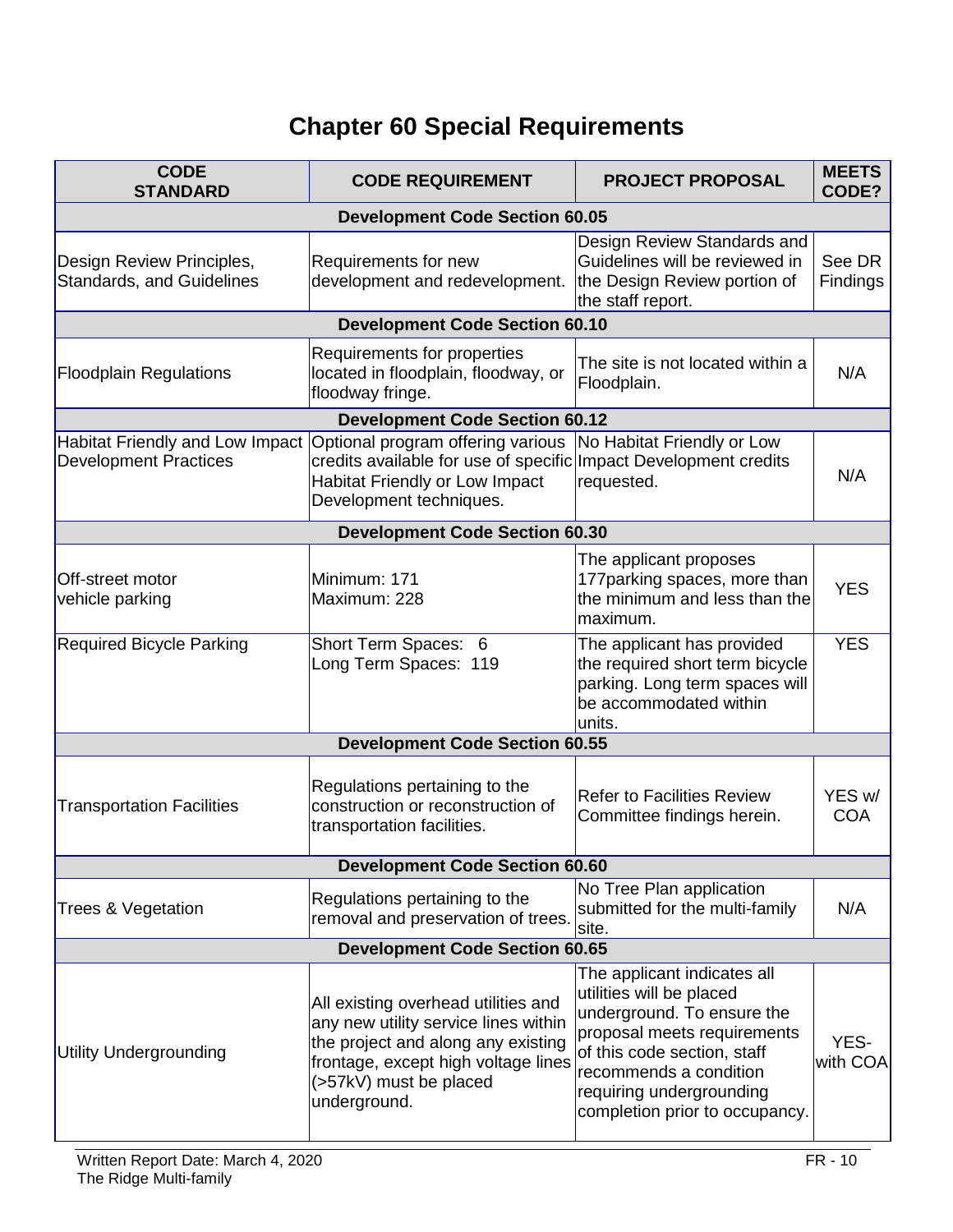|                               | <b>Development Code Section 60.67 Significant Natural Resources</b> |                                                                                                                                                                                                                                                                                                                     |                      |  |  |
|-------------------------------|---------------------------------------------------------------------|---------------------------------------------------------------------------------------------------------------------------------------------------------------------------------------------------------------------------------------------------------------------------------------------------------------------|----------------------|--|--|
| Significant Natural Resources | Regulations pertaining to<br>Significant Natural Resources          | The applicant has provided a<br>natural resources study as<br>part of the overall PUD<br>approval, which includes the<br>Multi-Family portion. The<br>applicant will be required to<br>comply with the South Cooper<br>Mountain Plan, which<br>identifies natural resources in<br>the vicinity of the subject site. | YES w/<br><b>COA</b> |  |  |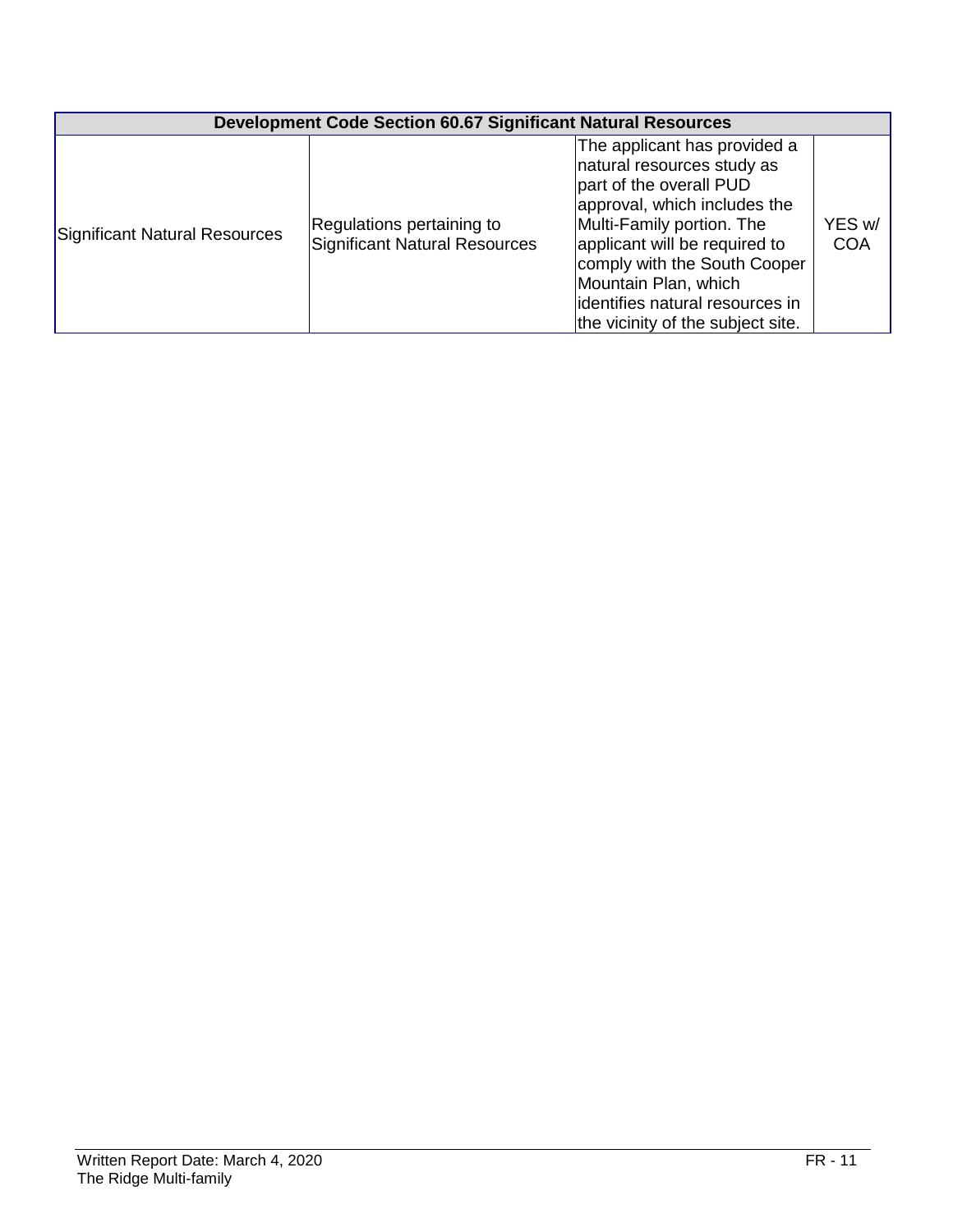#### **DR2019-0185 ANALYSIS AND FINDINGS FOR DESIGN REVIEW THREE APPROVAL**

#### **Section 40.03.1 Facilities Review Approval Criteria:**

*The applicant for development must establish that the application complies with all relevant standards in conformance with Section 50.25.1.B and all the following criteria have been met:* 

#### **Facilities Review Approval Criteria Section 40.03.1.A-L**

Staff has reviewed the applicable Facilities Review criteria in Attachment A to this report. Staff cites the findings presented in Attachment A in response to the Facilities Review approval criteria. As identified in Attachment A, above, the proposal meets Criteria A-L, and therefore meets the criterion for approval.

#### **Therefore, the Committee finds that the proposal meets the criteria.**

**Section 40.20.05. Design Review Applications- Purpose:** The purpose of Design Review is to promote Beaverton's commitment to the community's appearance, quality pedestrian environment, and aesthetic quality. It is intended that monotonous, drab, unsightly, dreary and inharmonious development will be discouraged. Design Review is also intended to conserve the City's natural amenities and visual character by insuring that proposals are properly related to their sites and to their surroundings by encouraging compatible and complementary development.

**Section 40.20.15.3.C Approval Criteria:** In order to approve a Design Review Three application, the decision making authority shall make findings of fact based on evidence provided by the applicant demonstrating that all the following criteria are satisfied:

#### *1. The proposal satisfies the threshold requirements for a Design Review Three application.*

The applicant proposes 119 attached residential dwelling units in two buildings with associated site improvements. The proposal meets the threshold for a Design Review Two application, however, the applicant has chosen to address a combination of Design Guidelines and Standards, thereby meeting Threshold 8 of a Design Review Three.

*8. A project meeting the Design Review Two thresholds which does not meet an applicable design standard.*

#### **Therefore, staff finds that the criterion is met.**

#### *2. All City application fees related to the application under consideration by the decision making authority have been submitted.*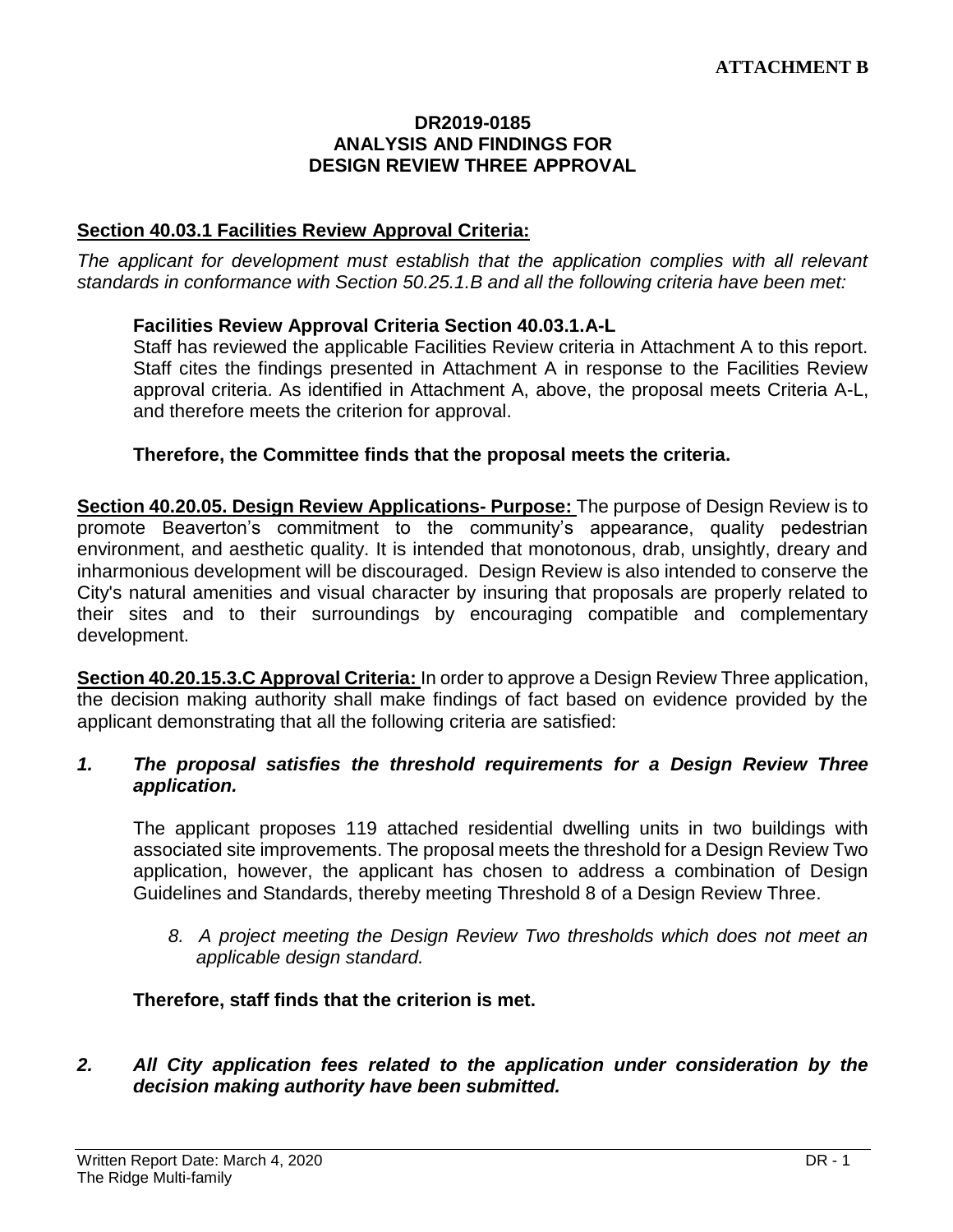The applicant paid the required fees for the Design Review Three application.

**Therefore, staff finds that the criterion is met.**

*3. For proposals meeting Design Review Three application thresholds numbers 1 through 6, the proposal is consistent with all applicable provisions of Sections 60.05.35 through 60.05.50 (Design Guidelines).*

This proposal meets Design Review Three Threshold No. 8, therefore this criterion is not applicable.

**Therefore, staff finds the criterion not applicable.**

- *4. For additions to or modifications of existing development, the proposal is consistent with all applicable provisions of Sections 60.05.35 through 60.05.50 (Design Guidelines) or can demonstrate that the additions or modifications are moving towards compliance of specific Design Guidelines if any of the following conditions exist:*
	- *a. A physical obstacle such as topography or natural feature exists and prevents the full implementation of the applicable guideline; or*
	- *b. The location of existing structural improvements prevent the full implementation of the applicable guideline; or*
	- *c. The location of the existing structure to be modified is more than 300 feet from a public street.*

The proposal is not an addition or modification of exiting development.

**Therefore, staff finds the criterion not applicable.**

*5. For DRBCP proposals which involve the phasing of required floor area, the proposed project shall demonstrate how future development of the site, to the minimum development standards established in this Code or greater, can be realistically achieved at ultimate build out of the DRBCP.*

The applicant does not propose a DRBCP.

**Therefore, staff finds the criterion is not applicable.**

**6.** *For proposals meeting Design Review Three application Threshold numbers 7 or 8, where the applicant has decided to address a combination of standards and*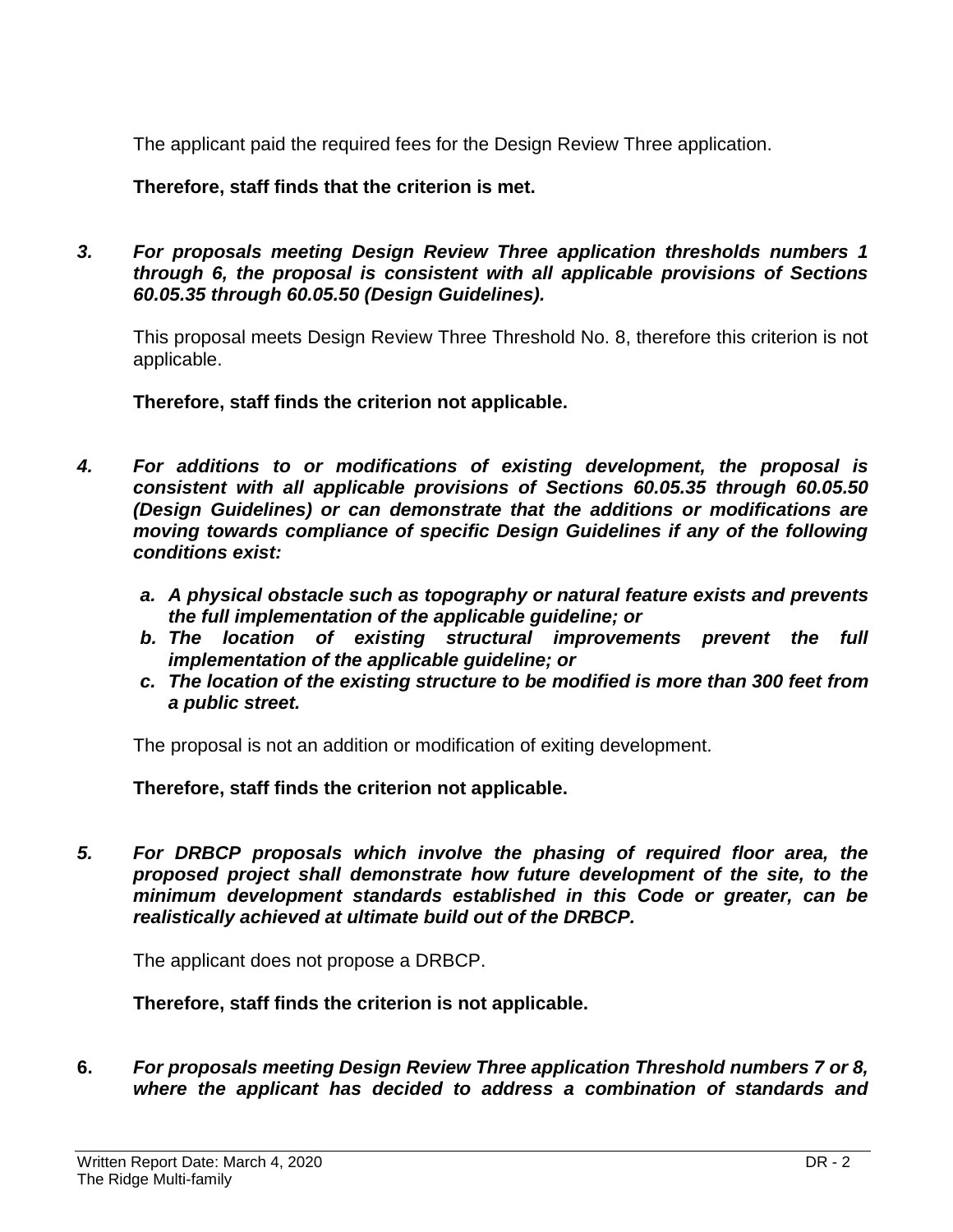#### *guidelines, the proposal is consistent with all applicable provisions of Sections 60.05.15 through 60.05.30 (Design Standards) except for the Design Standard(s) where the proposal is instead subject to the applicable corresponding Design Guideline(s).*

The applicant proposes to meet Design Standards where possible, and where not able, will meet the Design Guidelines. Staff cites the code conformance analysis at the end of this section as it pertains to meeting Design Standards and Guidelines.

**Therefore, staff finds that by meeting the conditions of approval the criterion is met.**

#### *7. For proposals meeting Design Review Three application Threshold numbers 7 or 8, where the applicant has decided to address Design Guidelines only, the proposal is consistent with all applicable provisions of Sections 60.05.35 through 60.05.50 (Design Guidelines).*

The applicant proposes to meet a combination of Design Standards and Design Guidelines, therefore this criteria is not applicable.

**Therefore, staff finds the criterion is not applicable.**

#### *8. Applications and documents related to the request, which will require further City approval, shall be submitted to the City in the proper sequence.*

The applicant has submitted all documents related to this request for Design Review Three approval. A Final Land Division will be required prior to final occupancy in order to tract out the public stormwater facility approved as part of The Ridge PUD preliminary subdivision approval.

#### **Therefore, staff finds that by meeting the conditions of approval the criterion is met.**

#### **Recommendation**

Based on the facts and findings presented, staff recommends **APPROVAL** of **DR2019-0185 (The Ridge Multi-family),** subject to the proposed conditions of approval in Attachment C.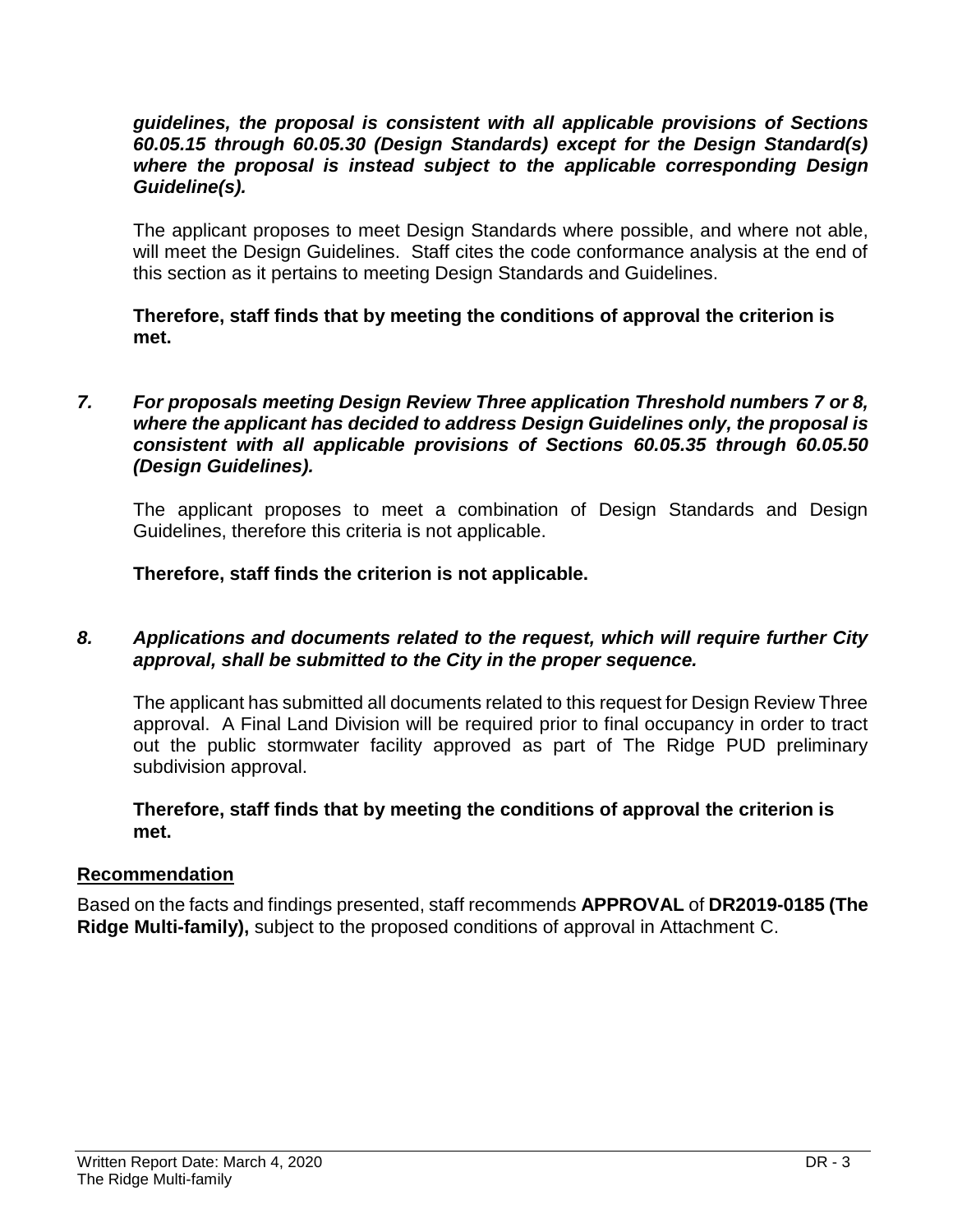# **Design Review Standards Analysis Section 60.05.15 Building Design and Orientation**

| <b>DESIGN STANDARD</b>                                                                              | <b>PROJECT PROPOSAL</b>                                                                                                                                                                                                                                                          | <b>MEETS</b><br><b>STANDARD</b> |  |
|-----------------------------------------------------------------------------------------------------|----------------------------------------------------------------------------------------------------------------------------------------------------------------------------------------------------------------------------------------------------------------------------------|---------------------------------|--|
|                                                                                                     |                                                                                                                                                                                                                                                                                  |                                 |  |
| 60.05.15.1.A<br>Maximum length of<br>attached residential<br>buildings - 200 feet.                  | Building A is 177' 6" in length.<br>Building B is 181' 6" in length.                                                                                                                                                                                                             | <b>YES</b>                      |  |
| 60.05.15.1.B<br>Min. 30% articulation for<br>buildings visible from /<br>within 200 feet of street. | The applicant states that each street<br>facing elevation contains permanent<br>architectural features including windows,<br>offsetting walls, and changes in material<br>type. Each feature exceeds 25 square feet<br>and comprises more than 30% of each<br>respective façade. | <b>YES</b>                      |  |
| 60.05.15.1.C<br>Max 40' space between<br>architectural features.                                    | The applicant states that each of the<br>buildings' elevations are well-articulated<br>and maximum spacing between<br>architectural features is approximately 17<br>feet.                                                                                                        | <b>YES</b>                      |  |
| 60.05.15.1.D<br>Maximum 150 sq. ft.<br>undifferentiated blank<br>walls facing streets.              | The applicant has chosen to address the<br>Design Guideline.                                                                                                                                                                                                                     | <b>See Guideline</b>            |  |
|                                                                                                     | <b>Roof Forms</b>                                                                                                                                                                                                                                                                |                                 |  |
| 60.05.15.2.A<br>Min roof pitch = $4:12$                                                             | The applicant states that all buildings have<br>sloped roofs that feature a pitch of 4/12 or<br>greater.                                                                                                                                                                         | <b>YES</b>                      |  |
| 60.05.15.2.B<br>Roof eave for pitched<br>roof must be at least 12"                                  | The applicant has chosen to address the<br>Design Guideline.                                                                                                                                                                                                                     | <b>See Guideline</b>            |  |
| 60.05.15.2.C<br>Flat roofs need parapets                                                            | No flat roofs are proposed.                                                                                                                                                                                                                                                      | N/A                             |  |
| 60.05.15.2.D<br>New structures in<br>existing development be<br>similar.                            | This is proposed new development.                                                                                                                                                                                                                                                | N/A                             |  |
| <b>Primary Building Entrances</b>                                                                   |                                                                                                                                                                                                                                                                                  |                                 |  |
| 60.05.15.3.A<br>Weather protection for<br>primary entrance (6 feet<br>wide by 4 feet deep)          | The applicant has provided weather<br>protection for the primary building<br>entrances of all buildings.                                                                                                                                                                         | <b>YES</b>                      |  |
| <b>Exterior Building Materials</b>                                                                  |                                                                                                                                                                                                                                                                                  |                                 |  |
| 60.05.15.4.A<br>Residential double wall<br>construction                                             | All proposed buildings are to be comprised<br>of double-wall construction as defined by<br>the Development Code in Chapter 90.                                                                                                                                                   | <b>YES</b>                      |  |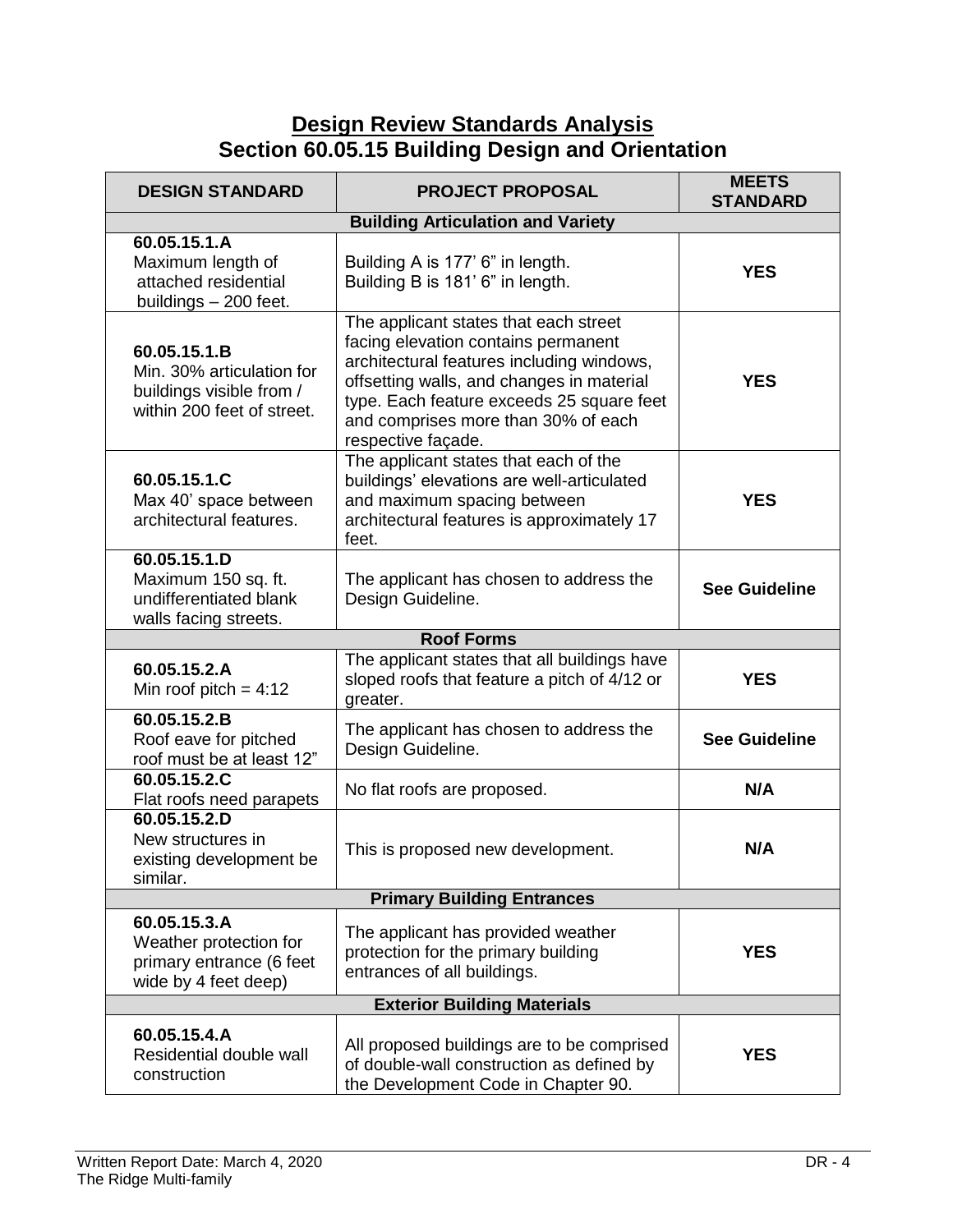| <b>DESIGN STANDARD</b><br><b>PROJECT PROPOSAL</b>                                       |  | <b>MEETS</b><br><b>STANDARD</b> |
|-----------------------------------------------------------------------------------------|--|---------------------------------|
| <b>Roof-Mounted Equipment</b>                                                           |  |                                 |
| 60.05.15.5.A through C<br>No Roof Mounted equipment is proposed.<br>Equipment screening |  | N/A                             |

# **Section 60.05.20 Circulation and Parking Design**

| <b>DESIGN STANDARD</b>                                                                                                                          | <b>PROJECT</b><br><b>PROPOSAL</b>                                                                                                                                                                                                                                                                                                                                                               | <b>MEETS</b><br><b>STANDARD</b> |  |  |
|-------------------------------------------------------------------------------------------------------------------------------------------------|-------------------------------------------------------------------------------------------------------------------------------------------------------------------------------------------------------------------------------------------------------------------------------------------------------------------------------------------------------------------------------------------------|---------------------------------|--|--|
| <b>Connections to the public street system</b>                                                                                                  |                                                                                                                                                                                                                                                                                                                                                                                                 |                                 |  |  |
| 60.05.20.1<br>Connect on-site circulation to<br>existing and planned street<br>system                                                           | The public street system has been<br>evaluated as part of the previously<br>approved preliminary subdivision and<br>PUD applications. The multi-family<br>residential development plan will<br>connect to the existing and planned<br>street system.                                                                                                                                            | <b>YES</b>                      |  |  |
|                                                                                                                                                 | Loading Areas, solid waste facilities and similar improvements                                                                                                                                                                                                                                                                                                                                  |                                 |  |  |
| 60.05.20.2.A-D<br>Screening of waste facilities<br>and loading docks.                                                                           | Each multi-family building will have<br>internal areas devoted to solid waste<br>and recycling facilities. No loading<br>areas are proposed or required.                                                                                                                                                                                                                                        | <b>YES</b>                      |  |  |
|                                                                                                                                                 | <b>Pedestrian Circulation</b>                                                                                                                                                                                                                                                                                                                                                                   |                                 |  |  |
| 60.05.20.3.A<br>Links to adjacent pedestrian<br>facilities (existing and<br>planned)                                                            | Pedestrian circulation is provided to the<br>sidewalk system evaluated as part of<br>the associated PUD. The multi-family<br>residential development plan connects<br>to the planned pedestrian pathways,<br>including the required 10-foot wide<br>community trail running north to south at<br>the eastern side of the project area and<br>the multi-use path along SW Scholls<br>Ferry Road. | <b>YES</b>                      |  |  |
| 60.05.20.3.B<br>Direct walkway connection<br>between primary entrances<br>and public / private streets<br>and other pedestrian<br>destinations. | Pedestrian circulation is provided to the<br>proposed sidewalk system from the<br>primary building entrances to proposed<br>public and private streets.                                                                                                                                                                                                                                         | <b>YES</b>                      |  |  |
| 60.05.20.3.C<br>Walkways provided for every<br>300 feet of street frontage.                                                                     | The applicant provides walkways for<br>every 300 feet of street frontage along<br>Mountainside Way and the new public<br>street.                                                                                                                                                                                                                                                                | <b>YES</b>                      |  |  |
| 60.05.20.3.D<br>Pedestrian connections<br>through parking lots<br>physically separated by use<br>of curbs, landscaping,                         | The applicant has chosen to address<br>the Design Guideline.                                                                                                                                                                                                                                                                                                                                    | <b>See Guideline</b>            |  |  |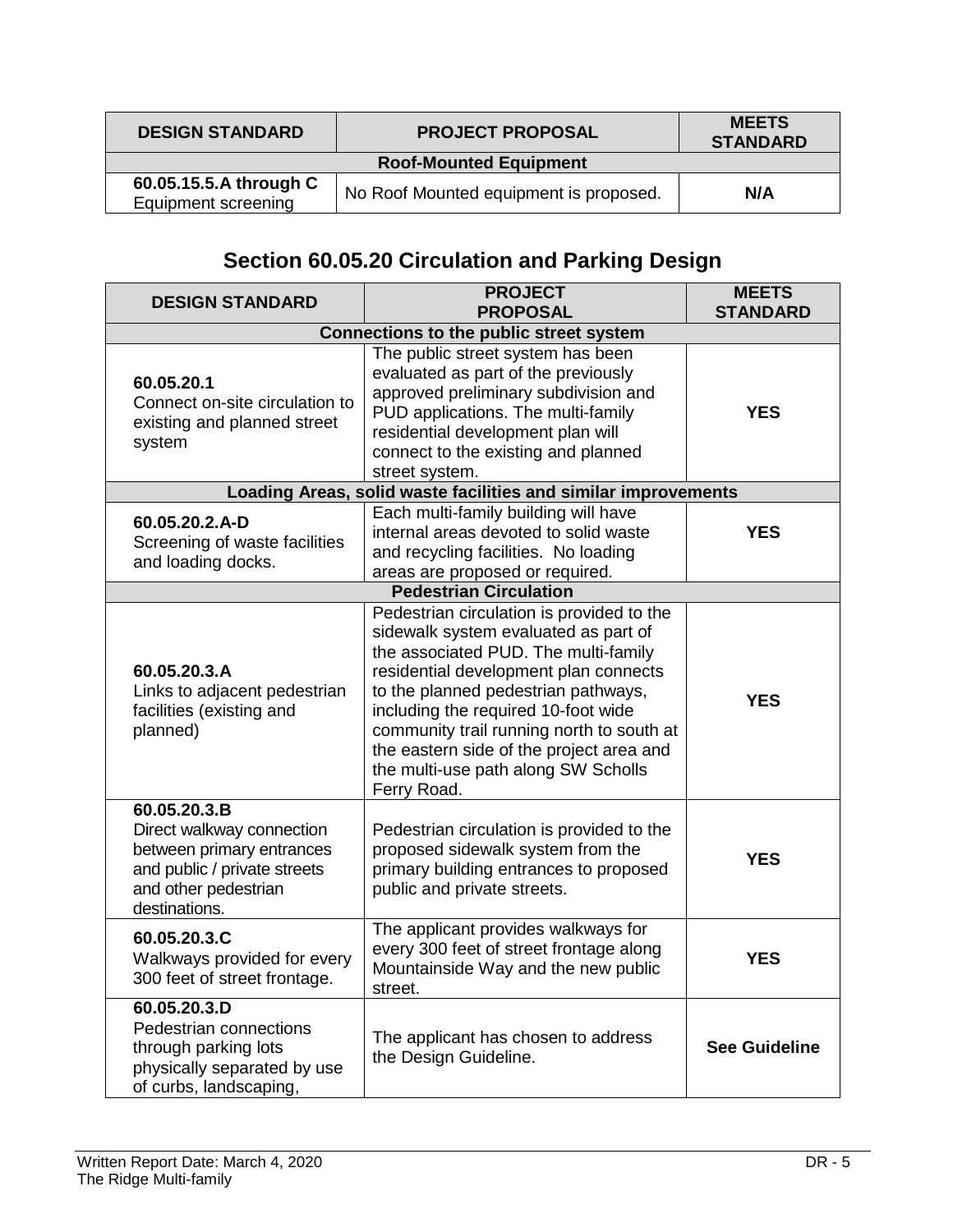| <b>DESIGN STANDARD</b>                                                                                                                                                              | <b>PROJECT</b><br><b>PROPOSAL</b>                                                                                                                     | <b>MEETS</b><br><b>STANDARD</b> |  |
|-------------------------------------------------------------------------------------------------------------------------------------------------------------------------------------|-------------------------------------------------------------------------------------------------------------------------------------------------------|---------------------------------|--|
| trees                                                                                                                                                                               |                                                                                                                                                       |                                 |  |
| 60.05.20.3.E<br>Distinct paving for pedestrian<br>walkways.                                                                                                                         | The applicant proposes concrete or<br>non-asphalt pathways to distinguish<br>pedestrian pathway from asphalt vehicle<br>dive aisles and parking lots. | <b>YES</b>                      |  |
| 60.05.20.3.F<br>5' minimum width / ADA                                                                                                                                              | The proposed pedestrian walkways are<br>a minimum of 5 feet in width to meet the<br>standard.                                                         | <b>YES</b>                      |  |
|                                                                                                                                                                                     | <b>Landscape to Street Frontages and Parking Areas</b>                                                                                                |                                 |  |
| 60.05.20.4.A<br>Six foot perimeter<br>landscaping between parking<br>lot and abutting public street<br>OR a solid wall or fence with<br>landscape and ground cover<br>next to wall. | The applicant has chosen to address<br>the Design Guideline.                                                                                          | <b>See Guideline</b>            |  |
|                                                                                                                                                                                     | <b>Parking and Landscaping</b>                                                                                                                        |                                 |  |
| 60.05.20.5.A<br>1 Landscape island per 8<br>parking spaces.                                                                                                                         | The applicant has chosen to address<br>the Design Guideline.                                                                                          | <b>See Guideline</b>            |  |
| 60.05.20.5.B<br>70 sq. ft.                                                                                                                                                          | All proposed landscape islands are a<br>minimum of 70 square feet and contain<br>a tree and other vegetation.                                         | <b>YES</b>                      |  |
| 60.05.20.5.C<br><b>Raised Sidewalks</b>                                                                                                                                             | Raised sidewalks are not proposed to<br>be counted towards the number of<br>landscape islands.                                                        | N/A                             |  |
| 60.05.20.5.D<br><b>Trees from Street Tree List</b>                                                                                                                                  | All proposed trees will comply with City<br>requirements.                                                                                             | <b>YES</b>                      |  |
| <b>Private Streets</b>                                                                                                                                                              |                                                                                                                                                       |                                 |  |
| 60.05.20.8.A<br>Parking lot drive aisles as<br>public streets                                                                                                                       | All internal drive aisles provide direct<br>access to perpendicular parking stalls,<br>therefore the standard does not apply.                         | N/A                             |  |
| 60.05.20.8.B<br>Private streets must be<br>designed to public street<br>standards.                                                                                                  | Private Street B has been designed to<br>public street standards, including raised<br>curbs and minimum 5 foot side<br>sidewalks on both sides.       | <b>YES</b>                      |  |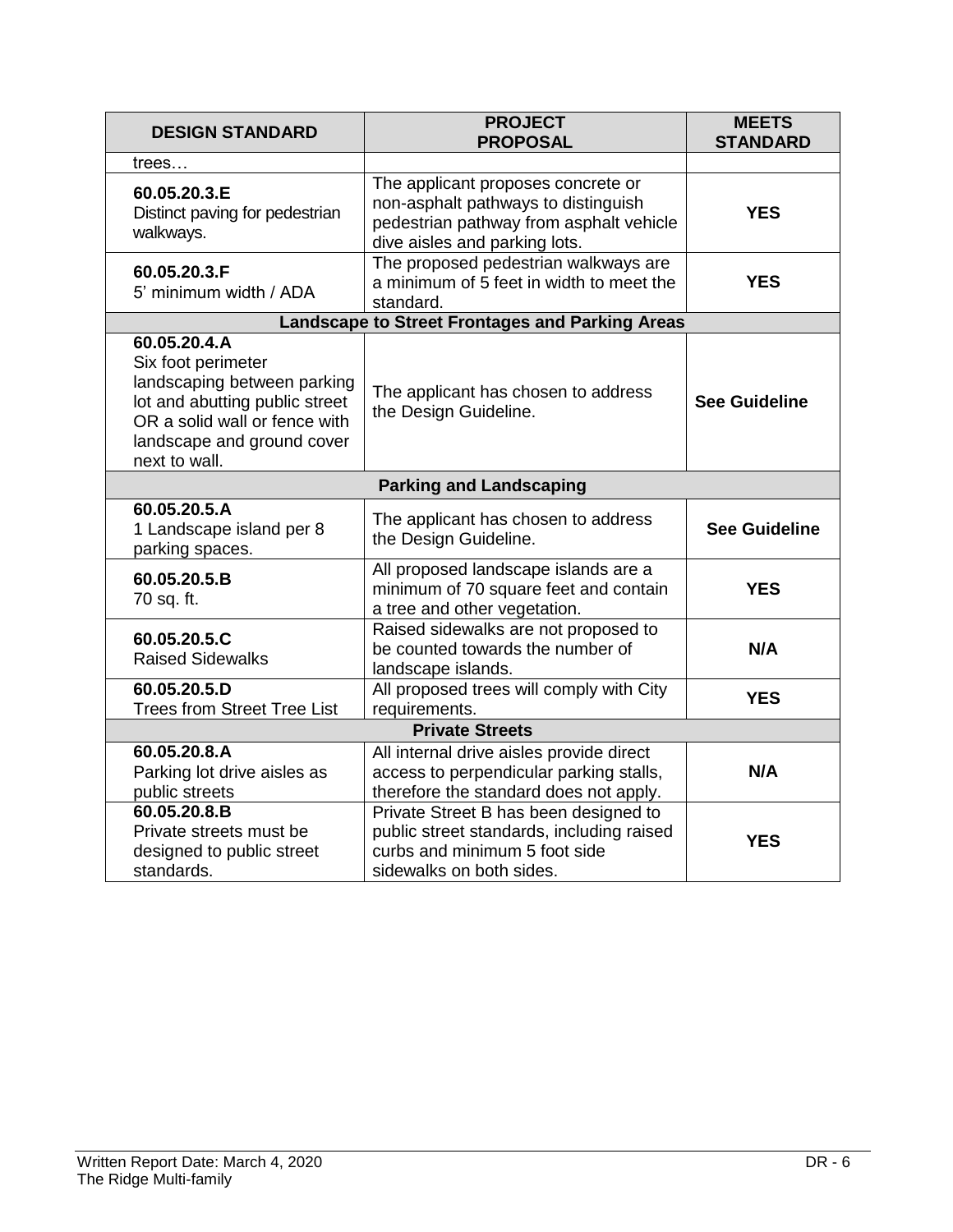# **Section 60.05.25 Landscape, Open Space, and Natural Areas Design Standards**

| <b>DESIGN STANDARD</b>                                                                              | <b>PROJECT</b><br><b>PROPOSAL</b>                                                                                                                                                                                                                                                                                                                                                                                                                                                           | <b>MEETS</b><br><b>STANDARD</b> |
|-----------------------------------------------------------------------------------------------------|---------------------------------------------------------------------------------------------------------------------------------------------------------------------------------------------------------------------------------------------------------------------------------------------------------------------------------------------------------------------------------------------------------------------------------------------------------------------------------------------|---------------------------------|
|                                                                                                     | <b>Minimum Open Space</b>                                                                                                                                                                                                                                                                                                                                                                                                                                                                   |                                 |
| 60.05.25.3.A-I<br>Minimum Landscape<br>Area and Standards                                           | The proposal is recognized as part of a<br>larger PUD which supersedes the Design<br>Review provisions of this section. Open<br>space for entire PUD has been evaluated.<br>The development plan for Phase 2 does not<br>alter that portion of the plan identified for<br>common open space.<br>Active open space for entire PUD has been<br>evaluated, including the "active" areas<br>specific to Phase 2. Staff sites the Facilities<br>Review report as applicable to this<br>standard. | Yes w/COA                       |
|                                                                                                     | <b>Minimum Landscaping</b>                                                                                                                                                                                                                                                                                                                                                                                                                                                                  |                                 |
| 60.05.25.4.A<br>Front yard landscaping                                                              | All front yard areas and unpaved open<br>space areas are landscaped.                                                                                                                                                                                                                                                                                                                                                                                                                        | <b>YES</b>                      |
| 60.05.25.4.B<br>Bare gravel, rock, bark,<br>limited to 25% of<br>landscape area                     | Gravel, rock, and bark are limited to less<br>than 25 percent of the landscape areas.                                                                                                                                                                                                                                                                                                                                                                                                       | <b>YES</b>                      |
| 60.05.25.4.C<br>Vehicular circulation and<br>parking areas are not<br>counted as landscape<br>area. | No vehicular circulation and/or parking<br>areas are counted toward landscape areas.                                                                                                                                                                                                                                                                                                                                                                                                        | N/A                             |
| 60.05.25.4.D<br>Foundation Landscaping                                                              | The applicant proposes foundation<br>landscaping along all street frontages which<br>will be a minimum of 3 feet wide.                                                                                                                                                                                                                                                                                                                                                                      | <b>YES</b>                      |
| 60.05.25.4.E<br>Minimum number of<br>trees, shrubs, and<br>ground cover.                            | The applicant proposes 57,583 square feet<br>of landscaping, which includes 95 trees<br>(one tree every 606 square feet); 1869<br>shrubs, which is equivalent to 1 shrub for<br>every 30 square feet of landscaping.<br>Proposed live ground cover is planned for<br>the remaining area. All inert materials are<br>limited to less than 25 percent of the<br>landscaped area.                                                                                                              | <b>YES</b>                      |
| 60.05.25.4.F<br><b>Pedestrian Plaza</b><br>materials.                                               | The applicant proposes a pedestrian plaza<br>with scored concrete which comprises 12%<br>of the landscape area on site.                                                                                                                                                                                                                                                                                                                                                                     | <b>YES</b>                      |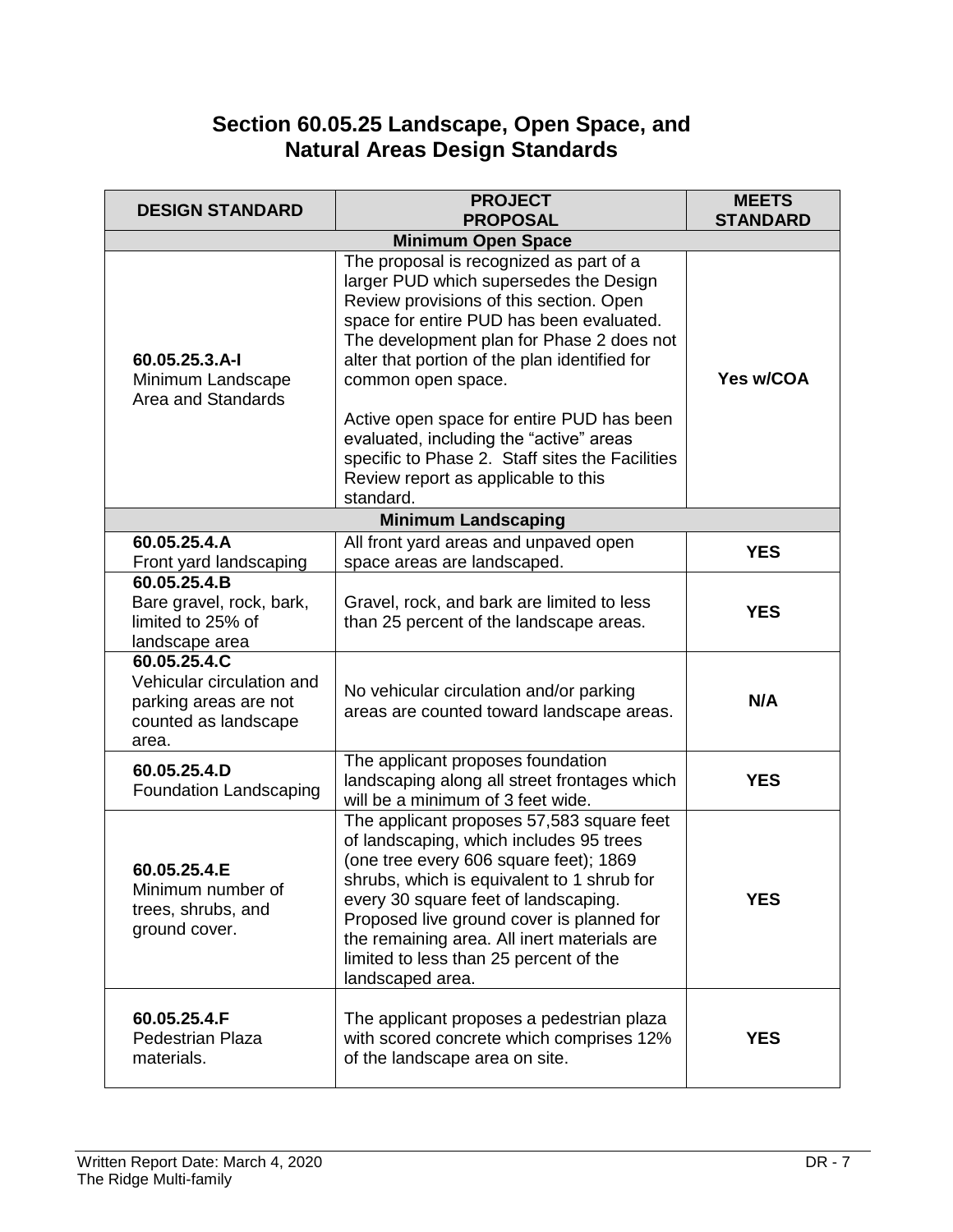| <b>DESIGN STANDARD</b>                                                                                           | <b>PROJECT</b><br><b>PROPOSAL</b>                                                                                                                                                                                                                                                                                                                                                                                                                                                                                                                                                                                                                         | <b>MEETS</b><br><b>STANDARD</b> |  |
|------------------------------------------------------------------------------------------------------------------|-----------------------------------------------------------------------------------------------------------------------------------------------------------------------------------------------------------------------------------------------------------------------------------------------------------------------------------------------------------------------------------------------------------------------------------------------------------------------------------------------------------------------------------------------------------------------------------------------------------------------------------------------------------|---------------------------------|--|
|                                                                                                                  | <b>Retaining Walls</b>                                                                                                                                                                                                                                                                                                                                                                                                                                                                                                                                                                                                                                    |                                 |  |
| 60.05.25.8<br><b>Retaining Walls</b><br>greater than 6 feet in<br>height or 50 feet in<br>length.                | The applicant states that various retaining<br>walls are proposed. The retaining walls will<br>be incorporated into the landscaping and<br>provided with an architectural treatment.<br>Landscape plantings will further soften the<br>visual impact of proposed walls. The<br>retaining wall to the east of Street A is<br>proposed to be ultra-block but is intended to<br>be removed with adjacent development to<br>complete the sidewalk improvements to the<br>east. Staff recommends a condition of<br>approval that all retaining walls be<br>architecturally treated and elevations be<br>provided prior to Site Development Permit<br>issuance. | <b>YES w/ COA</b>               |  |
|                                                                                                                  | <b>Fences and Walls</b>                                                                                                                                                                                                                                                                                                                                                                                                                                                                                                                                                                                                                                   |                                 |  |
| 60.05.25.9.A-E<br><b>Fences and Walls</b><br><b>Materials</b>                                                    | The applicant states that retaining walls will<br>be constructed of materials commonly used<br>in walls and will not exceed 3 feet in height<br>in a required front yard. The applicant also<br>identifies a split-rail fence along the<br>stormwater detention pond.                                                                                                                                                                                                                                                                                                                                                                                     | <b>YES</b>                      |  |
| <b>Minimize Significant Changes to Existing On-Site Surface Contours</b><br><b>At Residential Property Lines</b> |                                                                                                                                                                                                                                                                                                                                                                                                                                                                                                                                                                                                                                                           |                                 |  |
| 60.05.25.10.A-C<br>Maximum grade<br>differential changes to<br>abutting residential.                             | The Proposed project is adjacent to<br>property zoned Washington County AF-20<br>an agricultural zoning district to the east.<br>The site is adjacent to residentially zoned<br>property to the west but a resource area is<br>located between the development area and<br>adjacent residentially zoned property.<br>Proposed storm water facilities and roads<br>are exempt from these standards. No<br>grading is proposed within 25 feet of a<br>property line abutting a residentially zoned<br>property line.                                                                                                                                        | <b>YES</b>                      |  |
| Integrate water quality, quantity, or both facilities                                                            |                                                                                                                                                                                                                                                                                                                                                                                                                                                                                                                                                                                                                                                           |                                 |  |
| 60.05.25.11<br>Location of facilities                                                                            | Location of above ground water quality<br>facilities were evaluated as part of the<br>overall South Cooper Mountain Heights<br>PUD. One facility is located along the<br>southern boundary of the site. The facility is<br>not located between a street and the front<br>of an adjacent building.                                                                                                                                                                                                                                                                                                                                                         | N/A                             |  |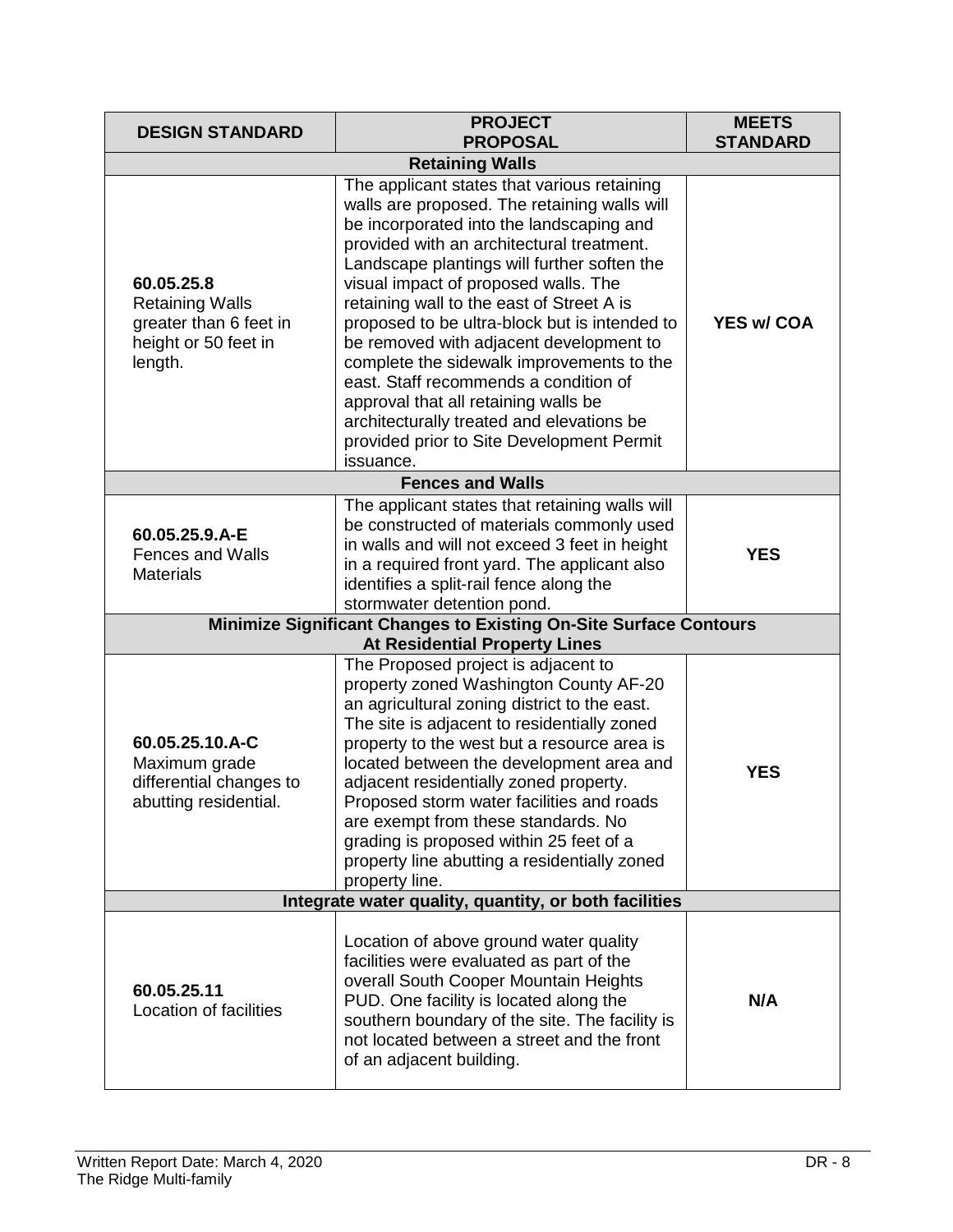| <b>DESIGN STANDARD</b>                                                            | <b>PROJECT</b><br><b>PROPOSAL</b>                                                                                                                                                                                                                                                                                                                                                                                              | <b>MEETS</b><br><b>STANDARD</b> |  |  |
|-----------------------------------------------------------------------------------|--------------------------------------------------------------------------------------------------------------------------------------------------------------------------------------------------------------------------------------------------------------------------------------------------------------------------------------------------------------------------------------------------------------------------------|---------------------------------|--|--|
| <b>Natural Areas</b>                                                              |                                                                                                                                                                                                                                                                                                                                                                                                                                |                                 |  |  |
| 60.05.25.12<br>Encroachment into buffer<br>areas.                                 | Clean Water Services has issued a Service<br>Provider Letter for the development. Natural<br>areas have been identified immediately to<br>the west of the project site. The resource<br>buffer area will be subject to mitigation<br>requirements of CWS.                                                                                                                                                                      | <b>YES</b>                      |  |  |
| <b>Landscape Buffering Requirements</b>                                           |                                                                                                                                                                                                                                                                                                                                                                                                                                |                                 |  |  |
| 60.05.25.13.A-D<br>Landscape buffering<br>between contrasting<br>zoning districts | The proposed development is abutting a<br>natural resource area to the west and public<br>streets to the north, south, and east. The<br>properties to the east and south are AF-20<br>which does not have an equivalent zone in<br>the City's Landscape Buffer table. The area<br>to the north is zoned R1 which is the same<br>zoning district as the subject site and<br>therefore not subject to buffering<br>requirements. | <b>YES</b>                      |  |  |

# **Section 60.05.30 Lighting Design Standards**

| <b>DESIGN STANDARD</b>                                                                      | <b>PROJECT</b><br><b>PROPOSAL</b>                                                                                                                                                                                                                                                                                                                                                                                                                                                                                                         | <b>MEETS</b><br><b>STANDARD</b> |  |  |
|---------------------------------------------------------------------------------------------|-------------------------------------------------------------------------------------------------------------------------------------------------------------------------------------------------------------------------------------------------------------------------------------------------------------------------------------------------------------------------------------------------------------------------------------------------------------------------------------------------------------------------------------------|---------------------------------|--|--|
| Adequate on-site lighting and minimize glare on adjoining properties                        |                                                                                                                                                                                                                                                                                                                                                                                                                                                                                                                                           |                                 |  |  |
| 60.05.30.1.A<br>Lighting complies with<br>the City's Technical<br><b>Lighting Standards</b> | The applicant provides a lighting plan which<br>show general compliance with the City's<br>Technical Lighting Standards for minimum<br>and maximum illumination. Lighting for the<br>pedestrian path connection to the north-<br>south trail does not appear to meet<br>minimum lighting standards. Staff<br>recommends a condition of approval that<br>the applicant provide a revised lighting plan<br>showing on-site lighting complying with the<br>City's Technical Lighting Standards prior to<br>Site Development permit issuance. | <b>YES w/ COA</b>               |  |  |
| 60.05.30.1.B<br>Lighting provided in<br>vehicular and pedestrian<br>circulation areas       | The applicant proposes lighting of vehicular<br>and pedestrian circulations areas with the<br>exception of the plaza area, which requires<br>pedestrian scale lighting. Staff recommends<br>a condition of approval that the applicant<br>provide a revised lighting plan showing on-<br>site lighting complying with the City's<br>Technical Lighting Standards prior to Site<br>Development permit issuance.                                                                                                                            | <b>YES w/ COA</b>               |  |  |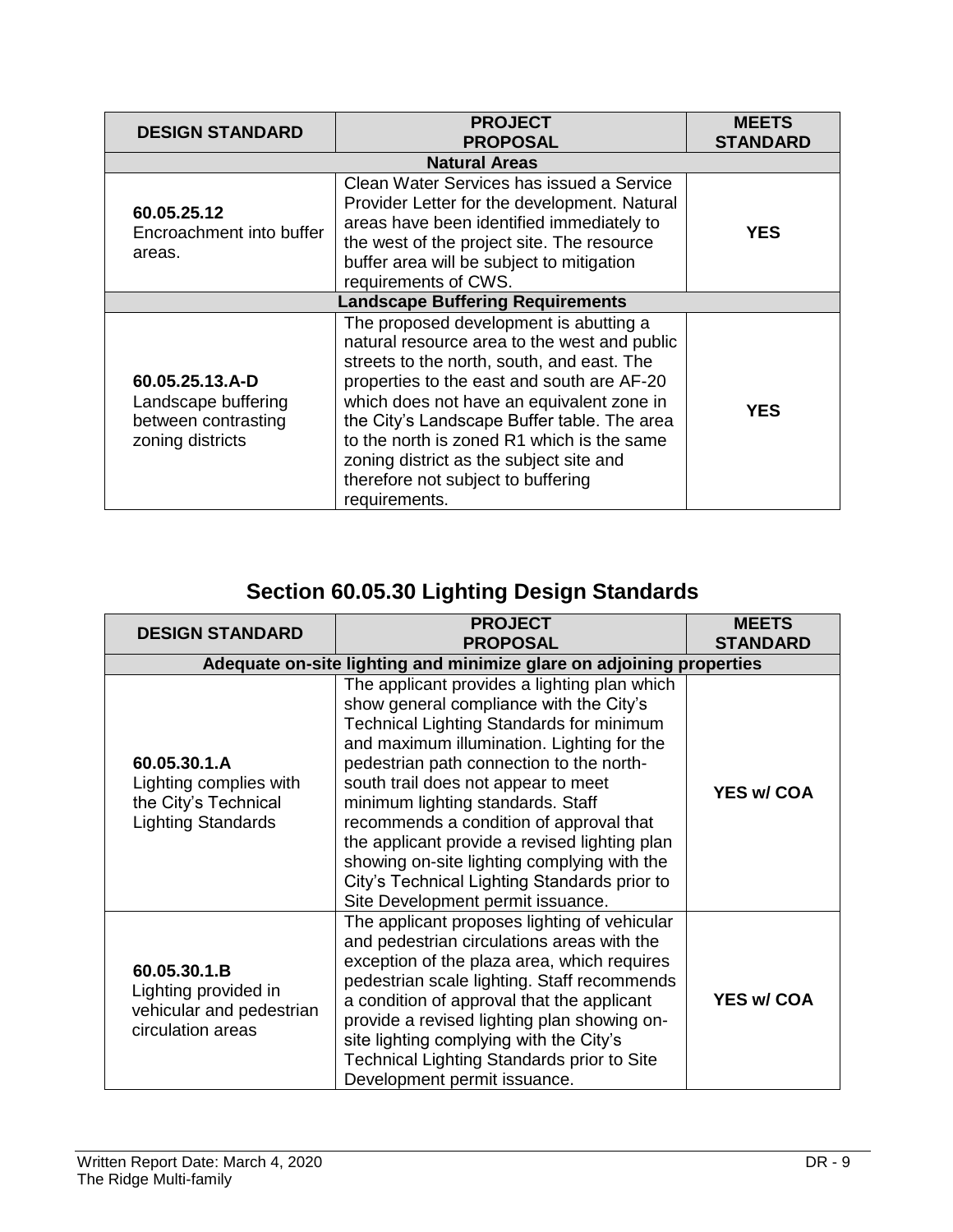| <b>DESIGN STANDARD</b>                                                                                                        | <b>PROJECT</b><br><b>PROPOSAL</b>                                                                                                                                                                                                                                                                                                                                                             | <b>MEETS</b><br><b>STANDARD</b> |  |  |
|-------------------------------------------------------------------------------------------------------------------------------|-----------------------------------------------------------------------------------------------------------------------------------------------------------------------------------------------------------------------------------------------------------------------------------------------------------------------------------------------------------------------------------------------|---------------------------------|--|--|
| 60.05.30.1.C<br>Lighting provided in<br>pedestrian plazas                                                                     | The applicant's plan show some areas<br>which do not meet minimum lighting<br>standards within pedestrian areas. Staff<br>recommends a condition of approval that<br>prior to Site Development Permit Issuance<br>the applicant provide plans showing lighting<br>of the pedestrian plaza as well as the<br>pedestrian connection consistent with the<br>City's Technical Lighting Standards. | <b>YES w/ COA</b>               |  |  |
| 60.05.30.1.D<br>Lighting shall be provided<br>at building entrances                                                           | The applicant proposes lights at all building<br>entrances.                                                                                                                                                                                                                                                                                                                                   | <b>YES</b>                      |  |  |
| 60.05.30.1.E<br>Canopy Lighting shall be<br>recessed so that the bulb<br>or lens is not visible from<br>a public right-of-way | Canopy lighting is not proposed.                                                                                                                                                                                                                                                                                                                                                              | N/A                             |  |  |
| Pedestrian-scale on-site lighting                                                                                             |                                                                                                                                                                                                                                                                                                                                                                                               |                                 |  |  |
| 60.05.30.2.A<br>Pedestrian Lighting                                                                                           | Applicant describes luminaries as provided<br>for pedestrian areas with the use of pole<br>mounted lights. Proposed lights comply with<br>the height limitations described. Lighting<br>must comply with the City's Technical<br>Lighting Standards, per the condition of<br>approval previously discussed.                                                                                   | <b>YES w/ COA</b>               |  |  |
| 60.05.30.2.B<br>Compliance with<br><b>Technical Lighting</b><br><b>Standards</b>                                              | The applicants plans show general<br>compliance with the City's Technical<br>Lighting Standards, some modifications are<br>necessary. Staff recommends a condition of<br>approval that prior to Site Development<br>permit issuance the applicant provide a<br>plan showing full compliance with the City's<br><b>Technical Lighting Standards.</b>                                           | <b>YES w/ COA</b>               |  |  |
| 60.05.30.2.C<br>Bollard Max Height is 48<br>inches.                                                                           | Bollard lights are not proposed.                                                                                                                                                                                                                                                                                                                                                              | N/A                             |  |  |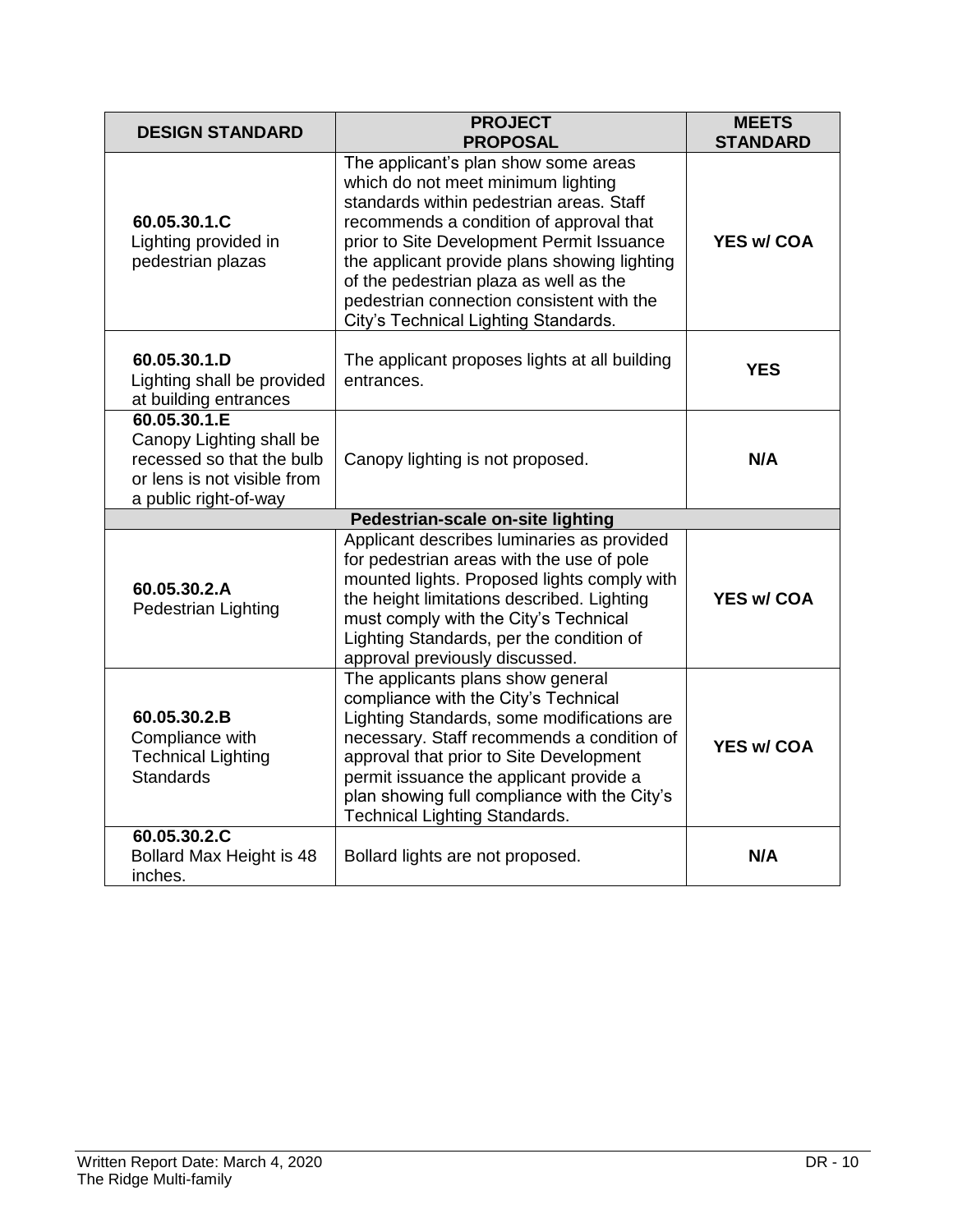## **Design Review Guideline Analysis**

In the following analysis, staff have only identified the Design Guidelines which are relevant to the subject development proposal. Non-relevant Guidelines have been omitted.

- **60.05.35** *Building Design and Orientation Guidelines. Unless otherwise noted, all guidelines apply in all zoning districts.*
- **1.** *Building Elevation Design though Articulation and Variety*
	- *E***.** *Building elevations visible from and within 200 feet of an adjacent street or major parking area should be articulated with architectural features such as windows, dormers, off-setting walls, alcoves, balconies or bays, or by other design features that reflect the building's structural system. Undifferentiated blank walls facing a street, common green, shared court, or major parking area should be avoided.*  **(Standards 60.05.15.1.B, C, and D)**

The applicant states that both proposed buildings are within 200 feet of Public Street A and have their primary entrances on Street A. each of the buildings elevations contain permanent architectural features including windows, bays, balconies, offsetting walls, recessed entrances, and changes in material. A brick base extends from the ground to the roof in a recessed plane, anchoring the building to the significantly sloping ground below. Light colored projections frame large windows and balcony bays, a warm toned cap steps back at the upper level and wraps down through the balconies. These elements combine to create a cohesive, human-scaled building that fosters an urban experience and relates to the scale of the surrounding single family residences. Staff concur that the combination of architectural elements and materials meets the design aspiration of avoiding the use of undifferentiated blank walls facing streets or major parking areas.

#### **Therefore, staff finds the Guideline is met.**

#### **2.** *Roof Forms*

#### *A***.** *Roof forms should be distinctive and include variety and detail when viewed from the street. Sloped roofs should have a significant pitch and building focal points should be emphasized.* **(Standards 60.05.15.2.A and B)**

The applicant states that both buildings have sloped roofs with a pitch of 4/12 with a mix of treatments at the roof edges. The entry corner of each building is emphasized by a raised roof structure to mark the corner and direct people to the main entrance. The mix of sloped roof eaves and parapets on the building façade provides character and variation and contrasts the vertical planes. Staff concur that the room forms are distinctive, include variety and detail, and building focal points are emphasized.

#### **Therefore, staff finds the Guideline is met.**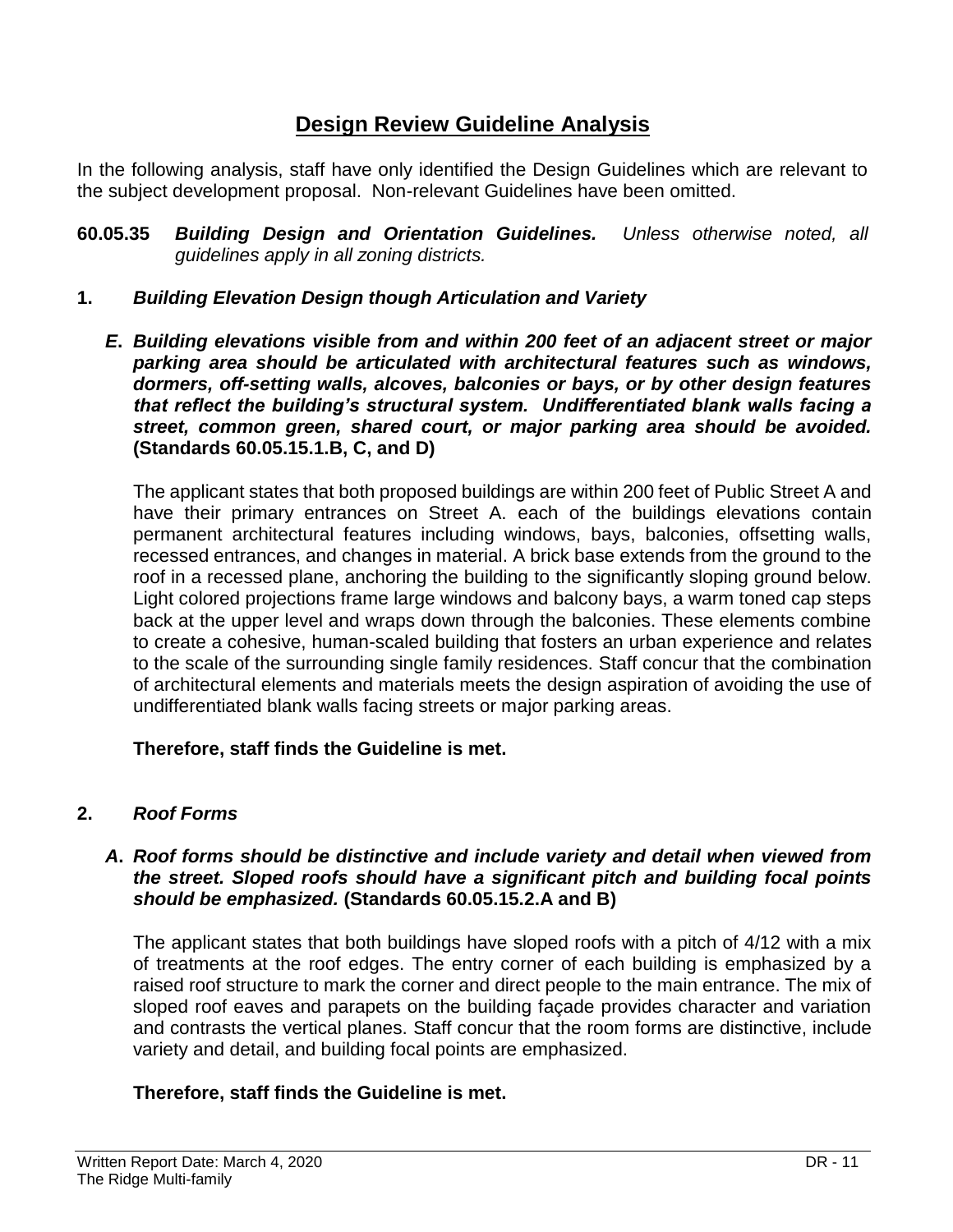**60.05.40** *Circulation and Parking Design Guidelines. Unless otherwise noted, all guidelines apply in all zoning districts.*

### *3. Pedestrian Circulation*

#### *D. Pedestrian connections to streets through parking areas should be evenly spaced and separated from vehicles.* **(Standards 60.05.20.3.C through E)**

The applicant states that pedestrian connections are provided from the parking lot of Building A to Public Road A via a raised sidewalk along the north side of the building; and to Private Street B via a raised walkway along the west side of the building. Connections are provided from the parking lot of Building B to Public Road A via a raised walkway along the south side of the building; and to private street B via a raised walkway along the west side of the building. In addition the applicant provides differentiated pedestrian pathways from the parking lot building entrances out into the parking field to provide pedestrians with a clear and safe access to the building's secondary entrance. Staff finds that the proposal provides pedestrian connections that are evenly spaced and separated from vehicles.

#### **Therefore, staff finds the Guideline is met.**

#### *E. Excluding manufacturing, assembly, fabrication, processing, packing, storage and wholesale and distribution activities which are the principle use of a building in Industrial districts, pedestrian connections designed for high levels of pedestrian activity should be provided along all streets.*  **(Standards 60.05.20.3.A through H)**

The applicant provides sidewalks which meet public street standards along Public Street A as well as Private Street B. Primary building entrances are located at the corner of Public Street A and Private Street B. Staff finds that pedestrian connections designed for high levels of pedestrian activity are provided along all streets.

#### **Therefore, staff finds the Guideline is met.**

#### **4.** *Street frontages and parking areas. Landscape or other screening should be provided when surface parking areas are located along public streets.* **(Standards 60.05.20.4)**

The applicant states that a six-foot wide planting strip is provided between parking areas are provided along public streets and include a mix of shrubs and grasses to provide visual screening of parking areas from public streets. Staff concurs that landscape screening is provided between surface parking areas and public streets.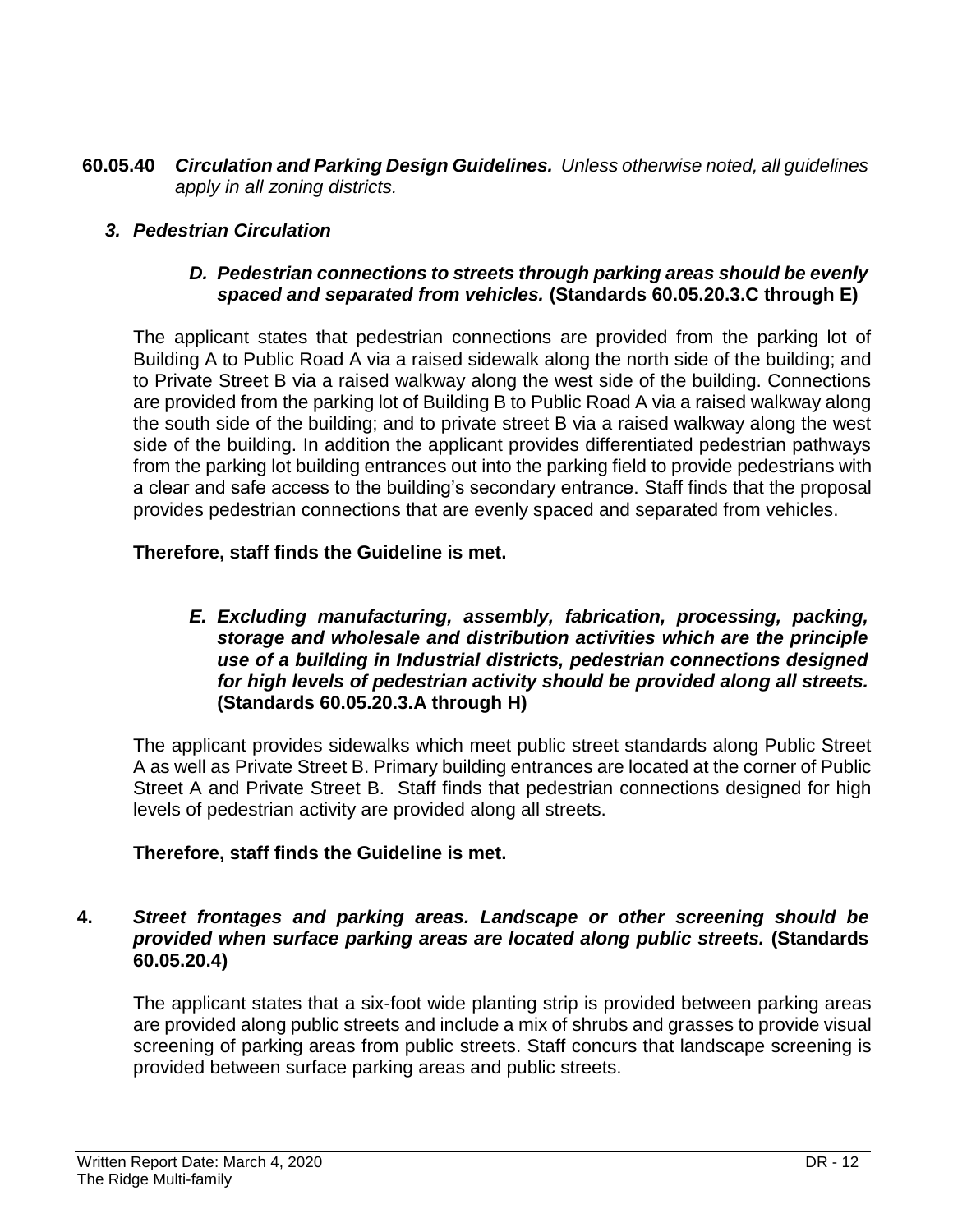#### **Therefore, staff finds the Guideline is met.**

#### **5.** *Parking area landscaping. Landscape islands and a tree canopy should be provided to minimize the visual impact of large parking areas.* **(Standards 60.05.20.5.A through D)**

The applicant states that landscape planter islands are provided within both parking lots, and are provided for every 8 contiguous parking spaces with the exception of one row of 10 contiguous parking spaces in the Building B lot. Each landscape island is planted with one deciduous tree to provide canopy cover for the parking areas, as well as shrubs and ground cover plantings. Staff finds that the proposal provides adequate landscape islands and tree canopy to minimize the visual impacts of the parking areas.

#### **Therefore, staff finds the Guideline is met.**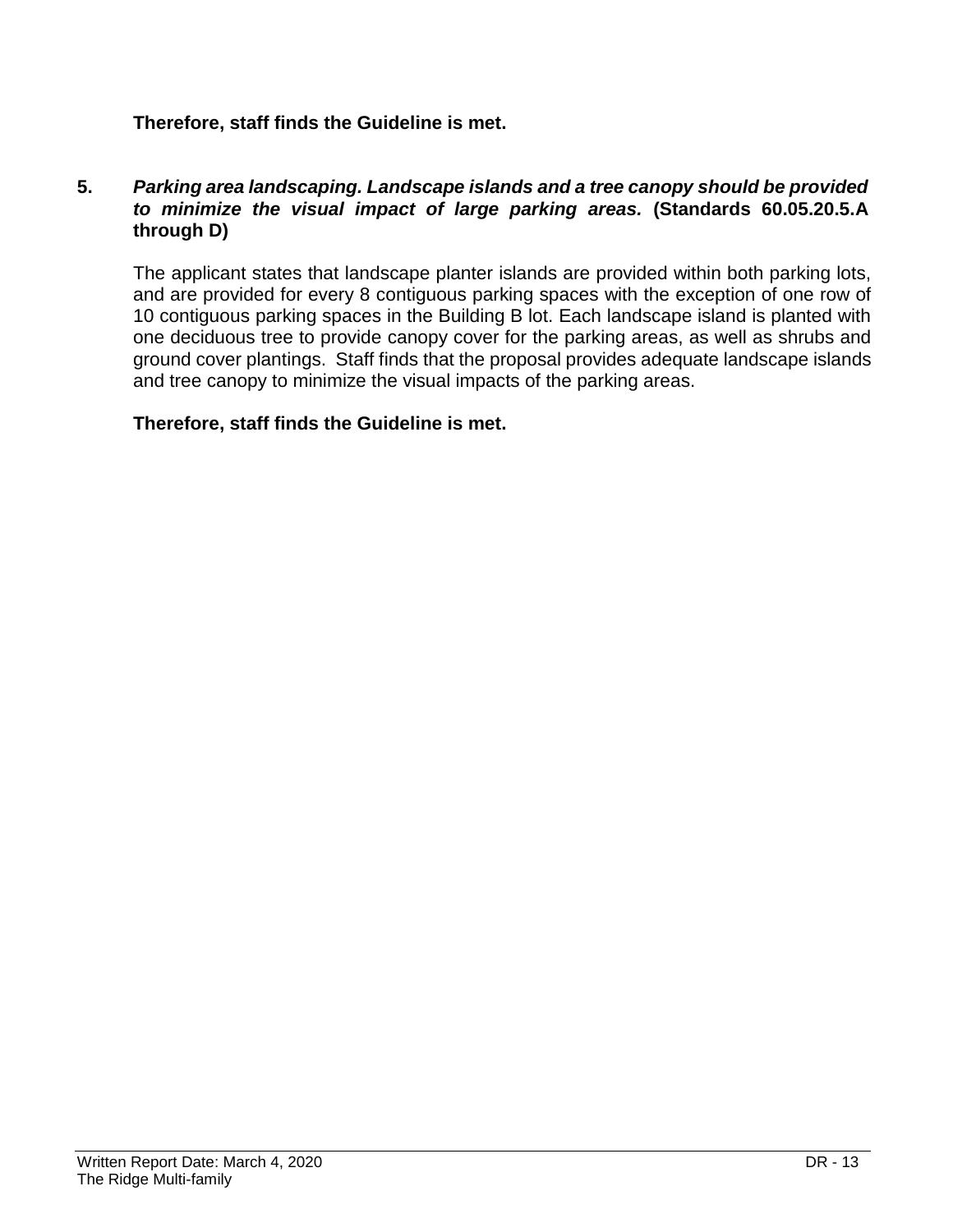## **CONDITIONS OF APPROVAL**

#### **DR2019-0185 (Design Review Three)**

#### **A. General Conditions:**

1. All conditions of approval from The Ridge PUD (CPA201-0002 / ZMA2017-0002 / CU2017- 0003 / DR2017-0010 / LD2017-0002 / TP2017-0005) related to Phase 2 remain effective in their current form, unless altered through a Modification of a Decision application. (Planning / JF)

#### **B. Prior to Issuance of Site Development Permits, the applicant shall:**

- 2. Show that off-site necessary critical public infrastructure required to serve this development is in place. (Site Development Div. / NP)
- 3. Submit the required plans, application form, fee, and other items needed for a complete site development permit application per the applicable review checklist. (Site Development Div. / NP)
- 4. Contract with a professional engineer to design and monitor the construction for any work governed by Beaverton Municipal Code 9.05.020, current standards in place per the City Engineering Design Manual and Standard Drawings, Beaverton Development Code (Ordinance 2050, 4010 +rev.), the current standards in place per the Clean Water Services District, Design and Construction Standards, and the City Standard Agreement to Construct and Retain Design Professionals in Oregon. (Site Development Div. / NP)
- 5. Submit a completed and executed City Standard Agreement to Construct Improvements and Retain Design Professional(s) Registered in Oregon. After the site development permit is issued, the City Engineer and the Planning Director must approve all revisions utilizing the process set out in the Beaverton Development Code, and the City Engineering Design Manual; however, any required land use action shall be final prior to City staff approval of the engineering plan revision and work commencing as revised. (Site Development Div. / NP)
- 6. Have the ownership of the subject property guarantee all public improvements, site grading, storm water management facilities, Clean Water Services SPL (Service Provider Letter) required plantings, private streets, and common driveway paving by submittal of a City-approved security. The security approval by the City consists of a review by the City Attorney for form and the City Engineer for amount, equivalent to 100 percent or more of estimated construction costs. (Site Development Div. / NP)
- 7. Submit any required easements under the City of Beaverton's authority, executed and ready for recording, to the City after approval by the City Engineer for legal description of the area encumbered and City Attorney as to form. The applicant's engineer or surveyor shall verify all pre-existing and proposed easements are of sufficient width to meet current City standards. (Site Development Div. / NP)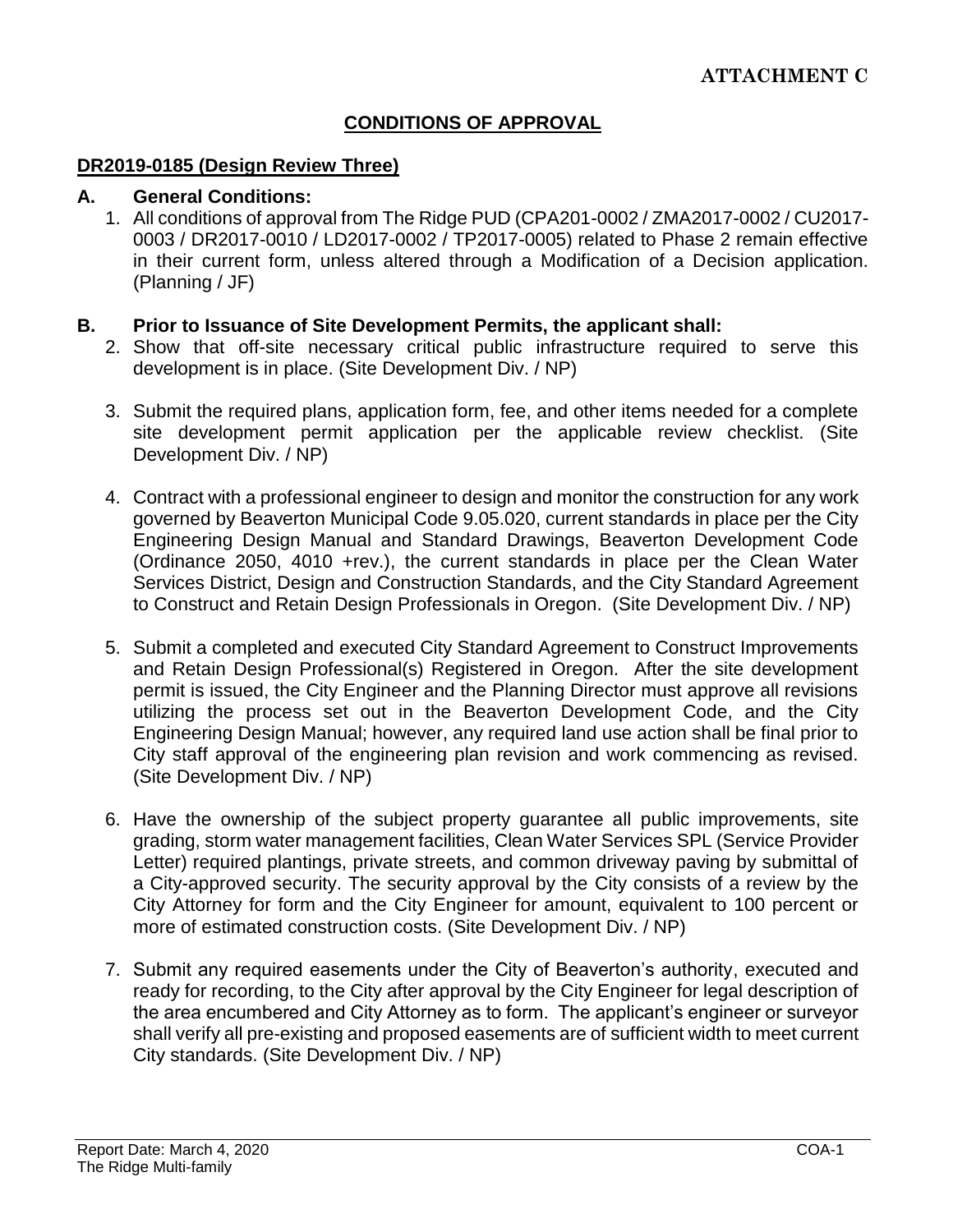- 8. Submit to the City a copy of issued permits or other approvals needed from Washington County for work within, and/or construction access to areas within County permitting authority. (Site Development Div. / NP)
- 9. Submit a copy of issued permits or other approvals as needed from the State of Oregon Division of State Lands and the United States Army Corps of Engineers for work within or affecting a jurisdictional wetland. (Site Development Div. / NP)
- 10.Have obtained the Tualatin Valley Fire and Rescue (TVFR) District Fire Marshal's approval of the site development plans per issued SPL. (Site Development Div. / NP)
- 11.Provide a public utility plan for water and sanitary sewer provision as documented in the South Cooper Mountain utility masterplans. Any extra- capacity water and storm water facility improvements, as defined and determined by the City Utilities Engineer, shall be eligible for system development charge credits to be assigned to lots within the subdivision. (Site Development Div. / NP)
- 12.Have obtained approvals needed from the Clean Water Services District for storm system connections as a part of the City's plan review process. (Site Development Div. / NP)
- 13.Submit a completed 1200-C Permit (DEQ/CWS/City Erosion Control Joint Permit) application to the City. The applicant shall use the standard plan format per requirements for sites 5 acres or larger adopted by DEQ and Clean Water Services. (Site Development Div. / NP)
- 14.Provide final drainage report demonstrating compliance with City surface water management requirements per City 2019 Engineering Design Manual, Resolution 4542, Section 530; and with CWS Resolution and Order 2019-22 for quantity control for conveyance capacity, hydromodification and quality treatment. Fee-in-lieu can be requested if development meets criteria set forth in City EDM Sections 190, table 530.1, and 530.1.A.4 and CWS DCS Section 4.03.7.a and 4.04.2.a. In addition, the final drainage report shall also demonstrate that the entire development proposal shall meet the SLOPES V requirement for stormwater management as documented in the South Cooper Mountain masterplan. (Site Development Div. / NP)
- 15.Provide final grading plans with a detailed drainage analysis of the subject site by a professional engineer meeting the standards set by the City Engineer. The analysis shall identify all contributing drainage areas and plumbing systems on and adjacent to the site with the site development permit application. The analysis shall also delineate all areas on the site that are inundated during a 100-year storm event, including the safe overflow conveyance from proposed constructed stormwater management facilities. On all plan sheets that show grading and elevations, the 100-year inundation level shall be identified. (Site Development Div. / NP)
- 16.Provide construction plans that show how each lot will be independently served by utility systems as required by the City Engineer and City Building Official per City standards. All site sewer (storm and sanitary) plumbing that serves more than one lot, or crosses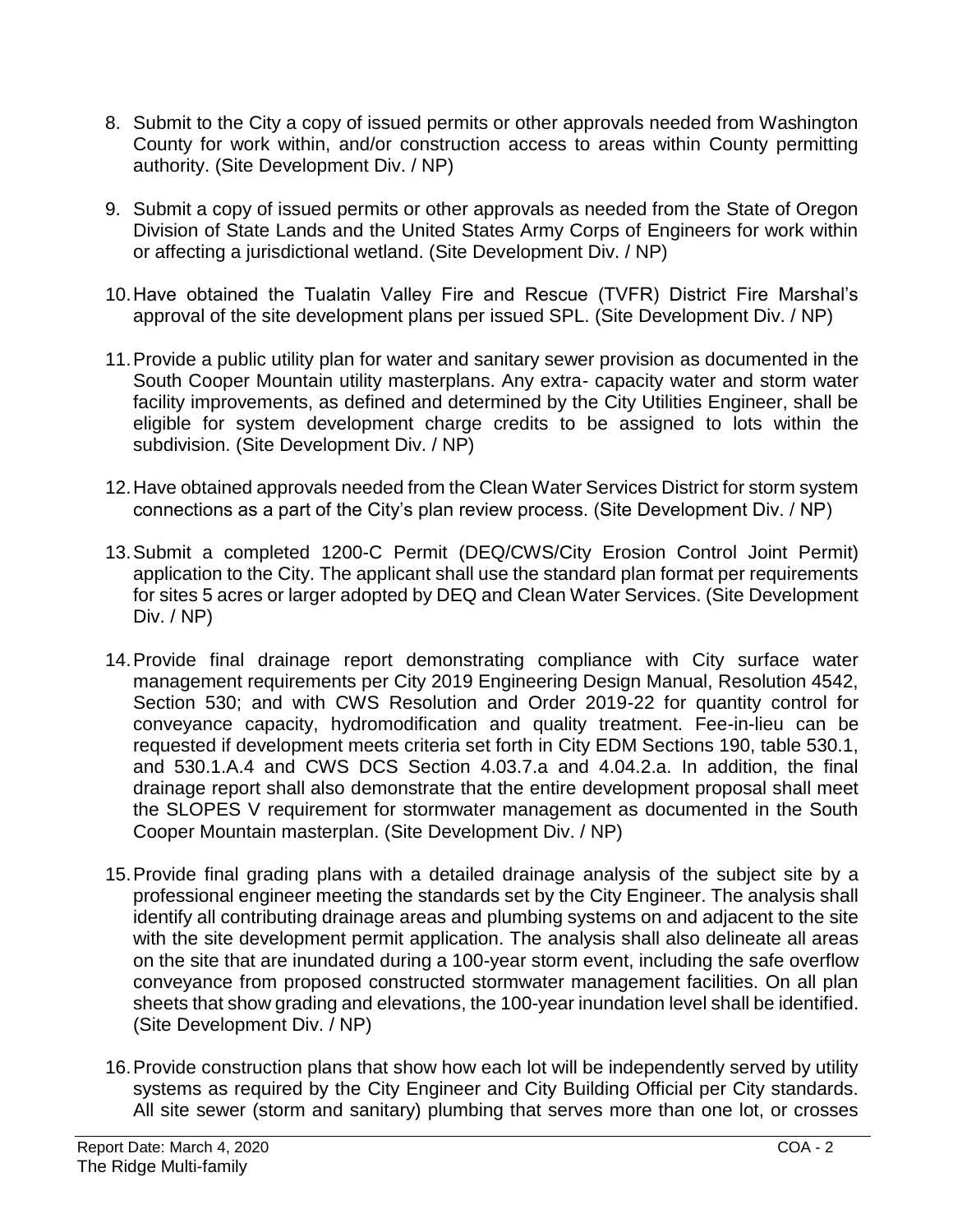onto another lot, shall be considered a public system and shall be constructed to the requirements of the City Engineer. (Site Development Div. / NP)

- 17.Provide final grading plans showing that each lot or adjacent residential property has a minimum building pad elevation that is at least one foot higher than the maximum possible high-water elevation (emergency overflow) of the storm water management facilities. The minimum finished floor elevation (FFE) should be at least three feet higher than this elevation. This land-use approval shall provide for minor grade changes, less than 50 cubic yards in volume or less than an area of 500 square feet and as determined by the City Engineer and City Planning Director, (Site Development Div. / NP)
- 18.Submit a design for the retaining walls surrounding, adjacent, and within storm water management facilities designed by a civil engineer or structural engineer for the expected hydrological conditions. If City owned and maintained walls, the retaining walls shall be poured-in-place, reinforced, 4000 PSI, portland cement concrete with minimum 18-inch wide, 4-inch thick, cap on the top of the stem of each wall and with face texturing as approved by the City Engineer. Walls shall be watertight for all areas of earthen fill or where deemed necessary by the City Engineer (Site Development Div. / NP)
- 19.Provide construction plans that show maintenance vehicle access for the proposed storm water management facilities and storm structures. A direct walking route to the structures in the pond area shall be shown on plans at no steeper than 4 (horizontal) to 1 (vertical) slope. (Site Development Div. / NP)
- 20.Submit a geotechnical and geo-environmental report with the site development permit application for review and approval by the City Engineer. The report shall include an assessment of the soil and any ground/surface water issues, slope stability, and recommended construction methods. It shall be prepared by a professional engineer or registered geologist to the specifications of the City Engineer. (Site Development Div. / NP)
- 21.Submit to the City a certified impervious surface determination of the proposed project's net new impervious area proposed for any common areas and private streets prepared by the applicant's engineer, architect, or surveyor. The certification shall consist of an analysis and calculations determining the square footage of all impervious surfaces as a total for the common areas and private streets. In addition, specific types of impervious area totals, in square feet, shall be given for parking areas and driveways, sidewalk and pedestrian areas, and any gravel surfaces. Calculations shall also indicate the square footage of pre-existing impervious surface, the new impervious surface area created, and total final impervious surface area on the entire site and individual lots/tracts. (Site Development Div. / NP)
- 22.Pay a storm water system development charge (overall system conveyance) for the net new impervious area proposed for any common areas or private streets. (Site Development Div. / NP)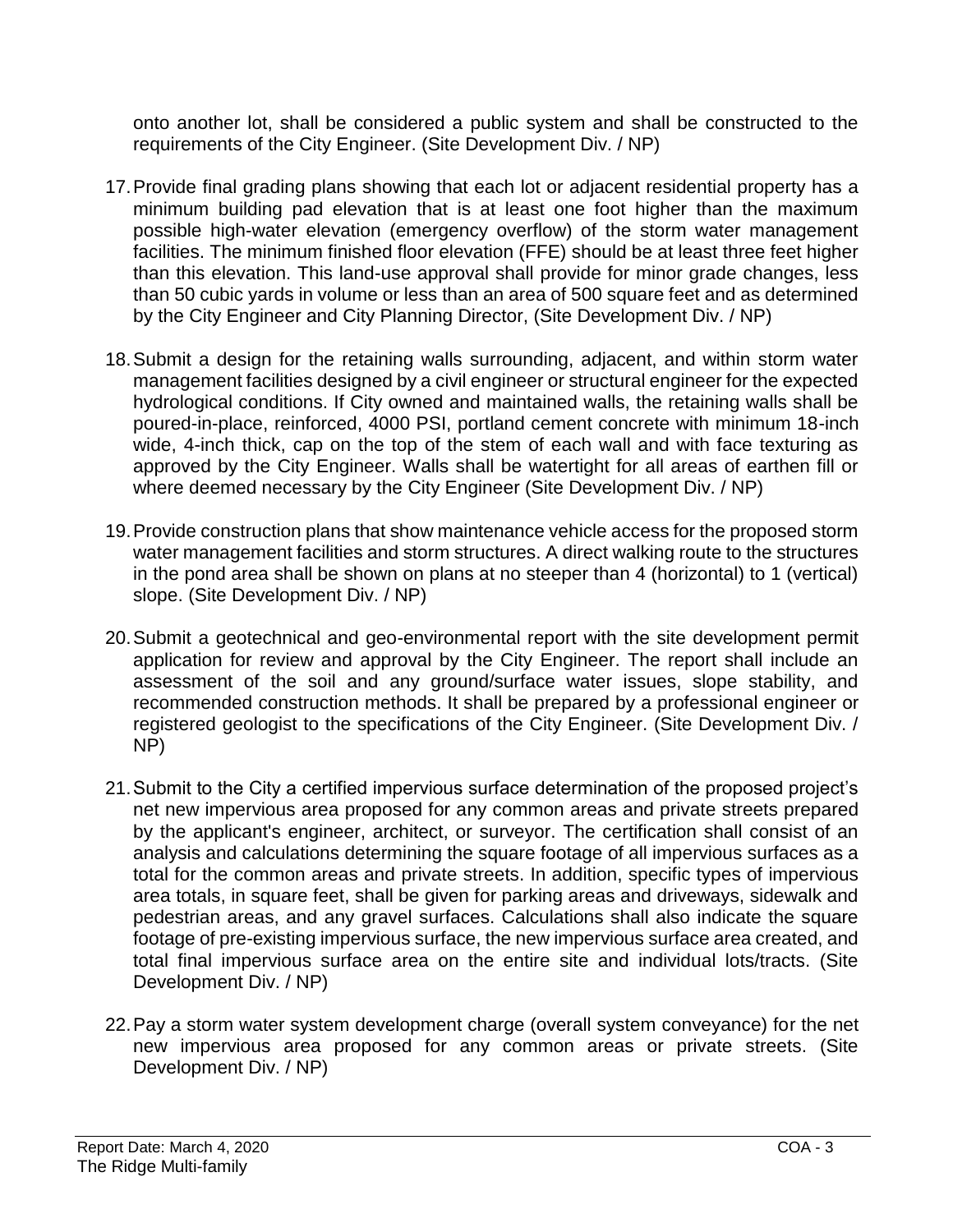- 23.Provide plans for street lights (Illumination levels to be evaluated per City Design Manual, Option C requirements unless otherwise approved by the City Public Works Director); and for the placement of underground utility lines along street frontages, within the site, and for services to the proposed new development. If existing utility poles along existing street frontages must be moved to accommodate the proposed improvements, the affected lines must be either undergrounded or a fee in lieu of undergrounding paid per Section 60.65 of the Development Code. (Site Development Div. / NP)
- 24.Provide plans showing a City standard commercial driveway apron at the intersection of any private, common driveway and a public street. (Site Development Div. / NP)
- 25.Provide evidence that all critical and essential facilities and improvements to be completed as part of Phase 1 of The Ridge PUD are substantially complete to the extent that connections to these critical and essential facilities are available. (Site Development Div. / NP)
- 26.Submit ODOT standard detail DET1720 showing level of design detail for every sidewalk ramp proposed with this development. Maximum designed ramp slope shall be 7.5%, maximum designed cross slope, flat landing or turning space shall be 1.5%. Two directional ADA ramps shall be provided at all corners of all intersections, regardless of curb type. See ODOT standard drawings RD754, RD155, RD756, RD757, RD758 and RD759 for ramp details. (Site Development Div. / NP)
- 27.Submit proposed private plumbing plans to the City Building Division for review. Drainage within covered areas shall be piped as approved by the City Building Official. (Site Development Div. / NP)
- 28.Submit a design for all structural retaining walls designed by a civil engineer or structural engineer for the expected soil and ground water conditions. (Site Development Div. / NP)
- 29.Any other Site Development Division permit requests must be approved per applicable EDM permit requirements. (Site Development Div. / NP)
- 30.Provide plans showing compliance with THPRD's community trail standards for the northsouth trail along the resource area. (Planning / JF)
- 31.Provide a lighting plan showing on-site lighting complies with the Technical Lighting Standards of BDC Table 60.05-1, including minimum and maximum lighting standards. (Planning/JF)
- 32.Provide a plan showing public and private street lighting in conformance with EDM Section 450. (Transportation / KM)
- 33.Construct Street A and Street B to public L2 street standards, as approved by the City Engineer. (Transportation / KM)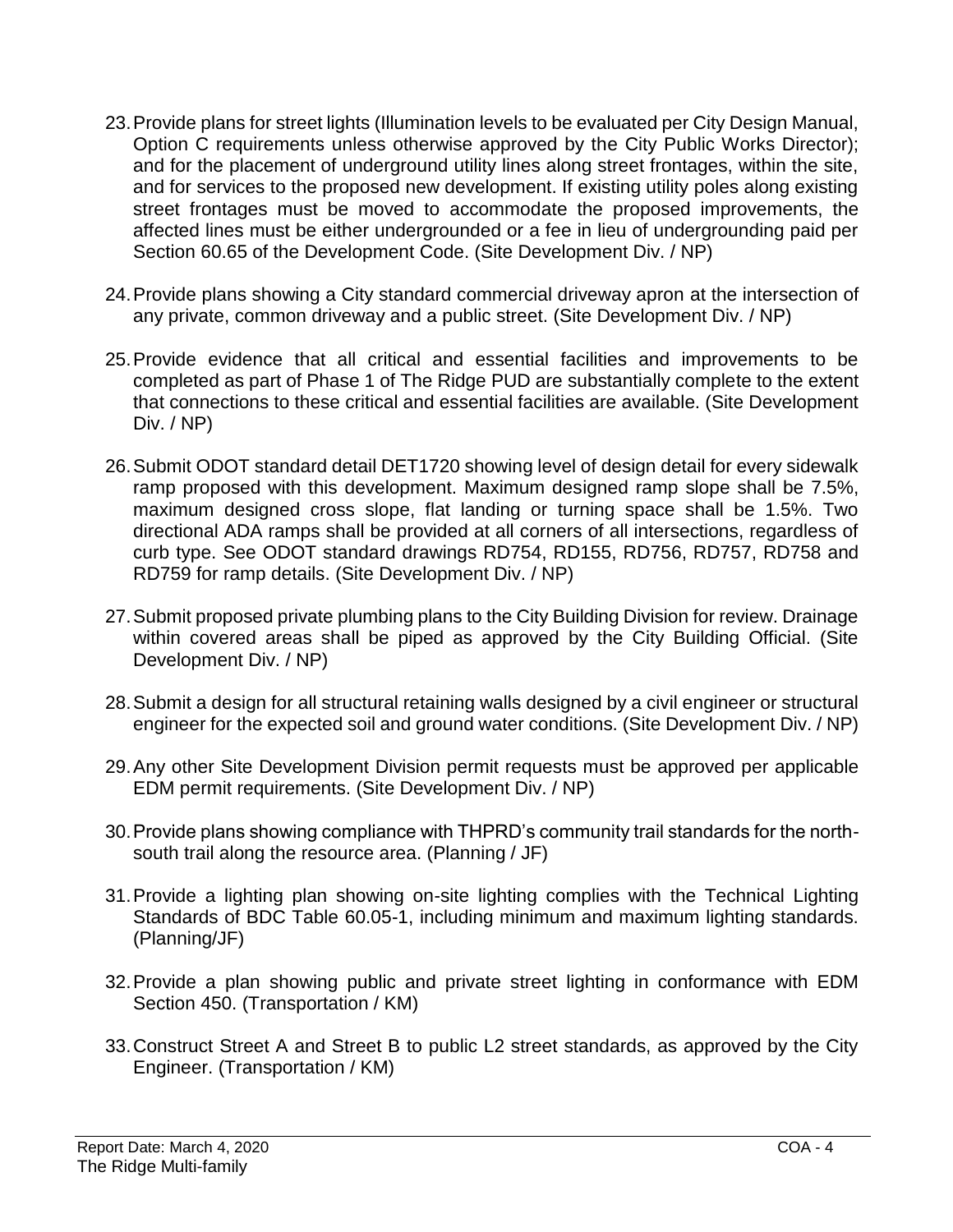## **C. Prior to Building Permit Issuance, the applicant shall:**

- 34.Obtain the issuance of engineering site development permit from the Site Development Division. (Site Development Div. / NP)
- 35.Make provisions for installation of all mandated erosion control measures to achieve City inspector approval at least 24 hours prior to call for foundation footing form inspection from the Building Division. (Site Development Div. / NP)

## **D. Prior to approval of the final plat, the applicant shall:**

- 36.Show granting of any required on-site easements, along with plat notes as approved by the City Engineer for area encumbered and County Surveyor as to form and nomenclature. All public storm water facility tracts shall be conveyed to the City of Beaverton by means of the plat. The applicant's engineer or surveyor shall verify all preexisting and proposed easements are of sufficient width to meet current City standards in relation to the physical location of existing site improvements. (Site Development Div. / NP)
	- 37.Have substantially completed the site development improvements as determined by the City Engineer, including franchise utility undergrounding and streetlights being fully functional. (Site Development Div. / NP)
	- 38.Pay all City liens, taxes and assessments or apportion to individual lots. Any liens, taxes and assessments levied by Washington County shall be paid to them according to their procedures. (Planning / JF)
	- 39. Submit a Final Land Division Application. In accordance with Section 50.90 of the Development Code, submittal of a complete final land division application shall be made within 24 months after preliminary plat approval, unless a time extension is approved. (Planning / JF)

## **E. Prior to Final Occupancy, the applicant shall:**

- 40.Have recorded the final plat in County records and submitted a recorded copy to the City. (Site Development Div. / NP)
- 41.Install or replace, to City specifications, all sidewalks, curb ramps and driveway aprons which are missing, damaged, deteriorated, or removed by construction along the site frontage. (Site Development Div. / NP)
- 42.Have the landscaping completely installed or provide for erosion control measures around any disturbed or exposed areas per Clean Water Services standards. (Site Development Div. / NP)
- 43.Have substantially completed the site development improvements as determined by the City Engineer, including franchise utility undergrounding and streetlights being fully functional. (Site Development Div. / NP)
- 44.Ensure all site improvements, including grading and landscaping are completed in